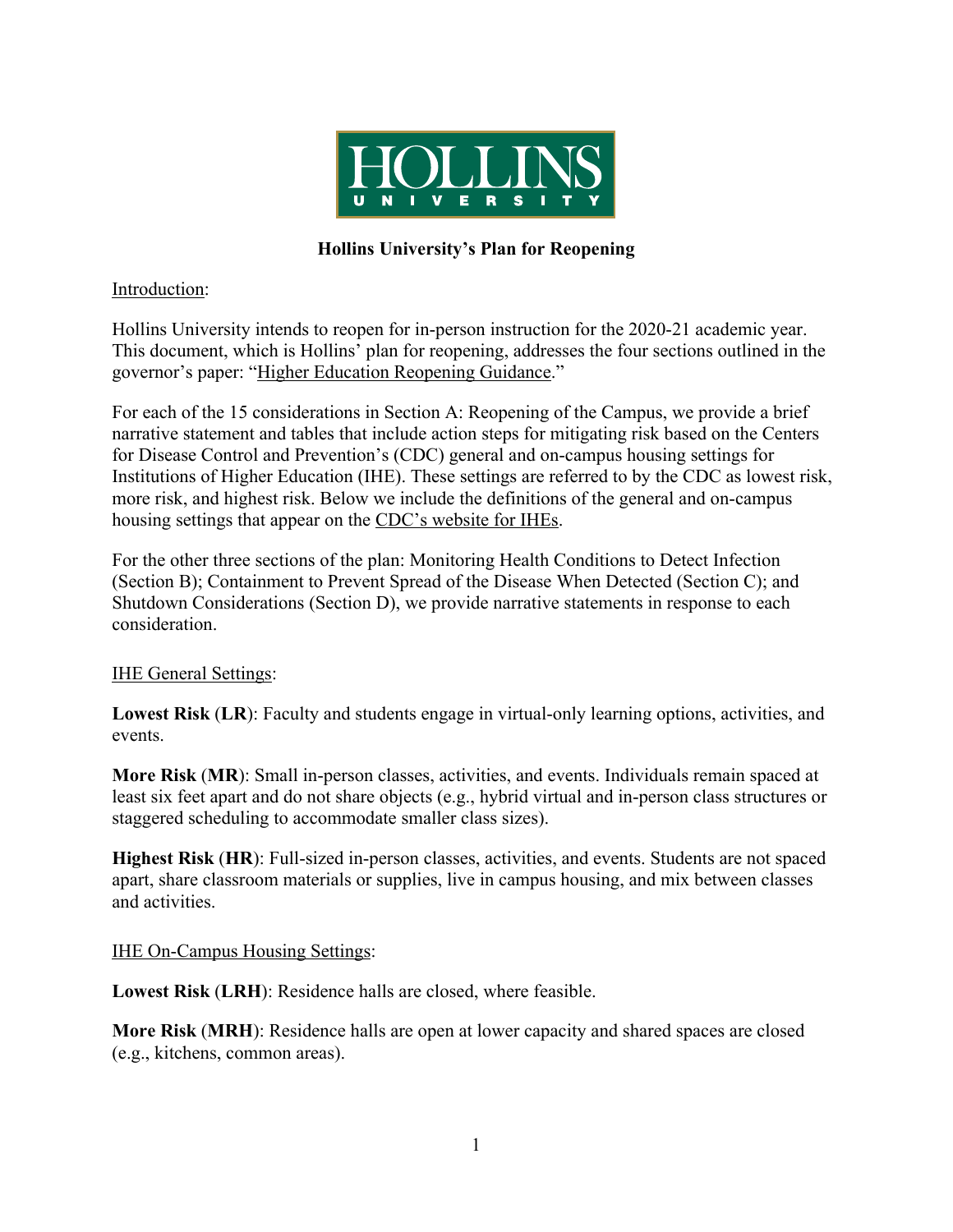**Highest Risk** (**HRH**): Residence halls are open at full capacity including shared spaces (e.g., kitchens, common areas).

In the tables that follow in Section A, we refer to the different settings by the abbreviations listed above. These abbreviations are ours and do not appear on the CDC's website.

# Campus Plan:

# **Section A: Repopulation of the Campus**

1. Establishment of a COVID-19 coordinator/campus team.

Narrative Statement: Hollins University's COVID-19 team includes the individuals listed below who comprise the president's cabinet as well as members of the Carilion Clinic care team, who will serve in a consulting capacity. Additionally, key individuals from various campus units will be consulting members to the COVID-19 team as needed.

- Kerry J. Edmonds, executive vice president and chief operating officer (cocoordinator)
- Daniel R. Derringer, interim vice president for academic affairs (co-coordinator)
- Mary Dana Hinton, president
- Patty O'Toole, vice president for student affairs and dean of students
- Ashley Browning, vice president for enrollment management
- Suzy Mink, vice president for external relations
- Alison Ridley, interim vice president for academic programs
- Brook Dickson, executive assistant to the president
- Darla Schumm, chair of the faculty
- Billy Faires, executive director, marketing and communications
- 2. Contact information and procedures for reaching the local health department.

Narrative Statement: University officials from the COVID-19 team have been meeting virtually on a regular basis with local and regional VDH officials.

- Hope White, MPH, District Epidemiologist, Roanoke City/Alleghany Health Districts (main contact): hope.white@vdh.virginia.gov; 540-283-5032.
- Dr. Randall Falls, Roanoke City/Alleghany Districts: randall.falls@vdh.virginia.gov; 540-589-2245.
- Paige Bordwine, MPH, Regional Epidemiologist, Virginia Department of Health: paige.bordwine@vdh.virginia.gov; 540-267-8237.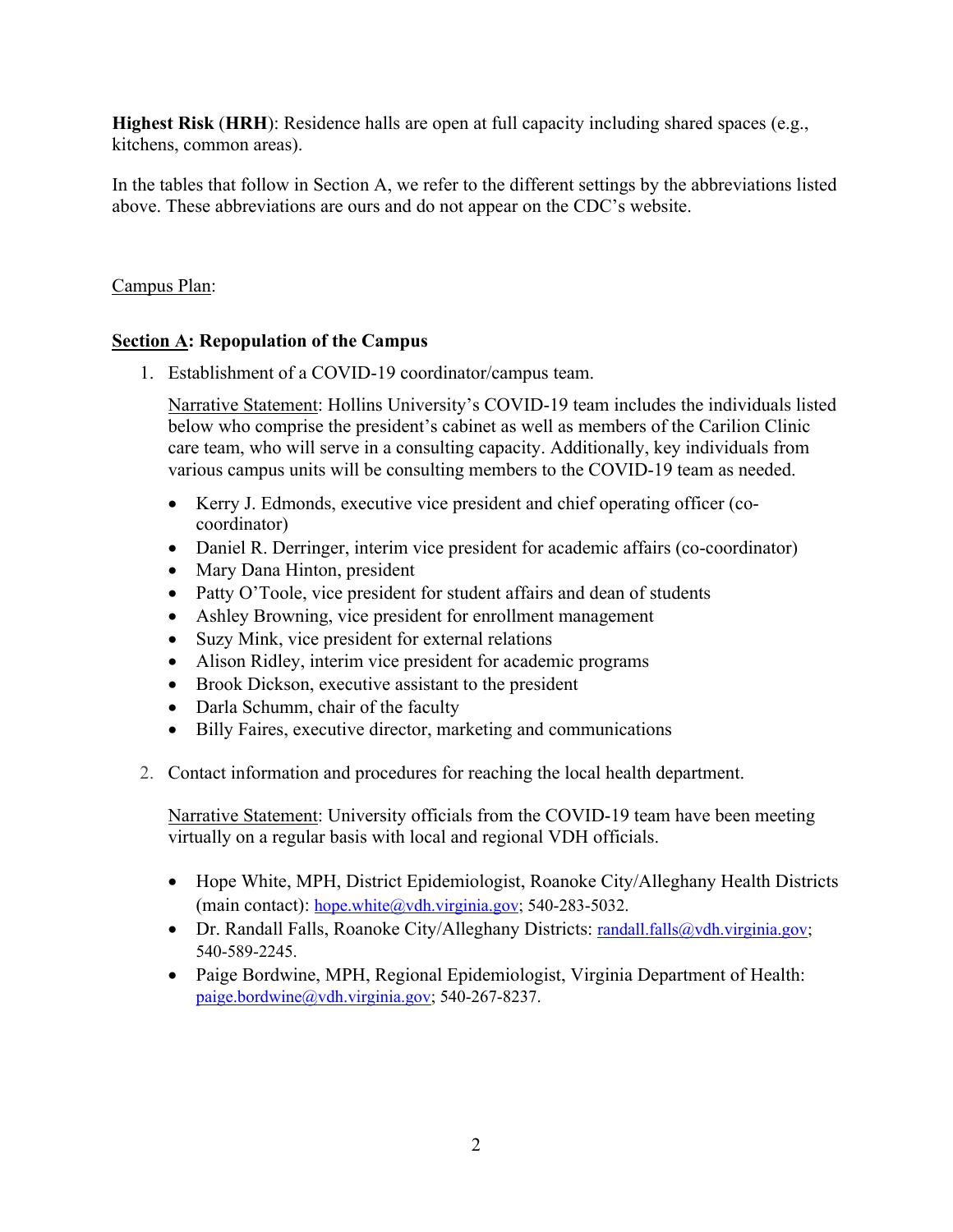3. Students' initial return to campus (such as initial screening, phased return/move-in).

Narrative Statement: In preparation for reopening and the repopulation of campus by students, the university has implemented several strategies to mitigate the risk of spreading COVID-19. Key strategies include self-health screening before arrival, delaying return if students are symptomatic, and extending the number of days available for students to move into residence halls. The latter strategy will facilitate physical distancing and will reduce the number of people arriving on campus on any given day (thereby helping to prevent large gatherings on campus).

| <b>Setting</b>   | <b>Action</b>                                                                                                                                                                                                                                                                                                                                                                                                                                                                                    |
|------------------|--------------------------------------------------------------------------------------------------------------------------------------------------------------------------------------------------------------------------------------------------------------------------------------------------------------------------------------------------------------------------------------------------------------------------------------------------------------------------------------------------|
| <b>LR</b>        | In the lowest-risk setting, students will not return to campus. However, after<br>the university transitioned to online instruction for the spring, a small number<br>of students who were not able to return home have been residing in campus<br>housing since late March. These students will be allowed to remain in their<br>present housing assignments and will be asked to self-monitor daily and<br>report any symptoms/concerns to the Student Health and Counseling Center<br>(SHCC). |
| MR,<br><b>HR</b> | Students who have any COVID-19 related symptoms will be asked to delay<br>their return to campus until they have been cleared by a healthcare provider<br>(the latter will need to provide Hollins' SHCC with appropriate<br>documentation).                                                                                                                                                                                                                                                     |
|                  | The university will implement a phased move-in schedule and extend the<br>number of days students may return in order to prevent large gatherings and<br>facilitate physical distancing.                                                                                                                                                                                                                                                                                                         |
|                  | Upon arrival to campus, each student will be given a thermometer and asked<br>to take their temperature daily, to self-monitor for other symptoms, and to<br>report any symptoms/concerns to the SHCC.                                                                                                                                                                                                                                                                                           |

4. Education/training of students: consider COVID-19 prevention education as part of student orientation (handwashing, staying home if ill, etc.).

Narrative Statement: In collaboration with the university marketing department and in partnership with Hollins' Student Health and Counseling Center (managed by Carilion Clinic), the student affairs staff has developed a comprehensive communication strategy related to the education and training of students with regard to COVID-19 prevention.

| <b>Setting</b> | Action                                                                                                                                                      |
|----------------|-------------------------------------------------------------------------------------------------------------------------------------------------------------|
| LR.            | In the lowest-risk setting, students will not return to campus and there will be<br>no need for on-campus COVID-19 prevention education or training at this |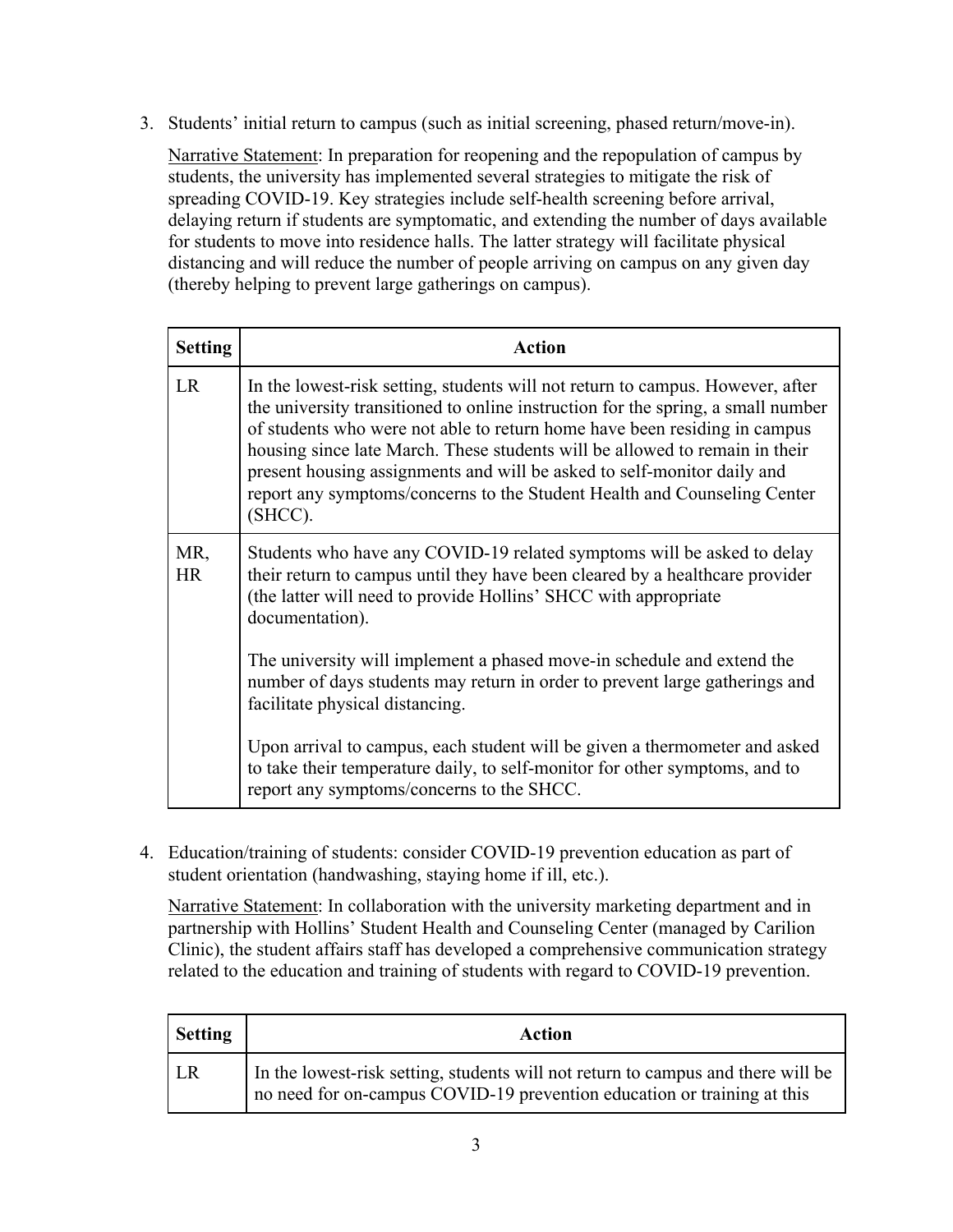|                  | time. New student orientation will proceed virtually with the focus on<br>preparation for the beginning of the term (selecting classes, inclusivity and<br>diversity training, pre-career training, etc.).<br>For the small number of students who will continue to be in residence (as<br>mentioned above), we will provide them with the prevention education<br>materials outlined in the "more risk" section below.                                                                                                                                                          |
|------------------|----------------------------------------------------------------------------------------------------------------------------------------------------------------------------------------------------------------------------------------------------------------------------------------------------------------------------------------------------------------------------------------------------------------------------------------------------------------------------------------------------------------------------------------------------------------------------------|
| MR,<br><b>HR</b> | Upon their arrival to campus, all students will be provided with a face<br>covering, hand sanitizer, thermometer, and other tools to help prevent the<br>spread of COVID-19.                                                                                                                                                                                                                                                                                                                                                                                                     |
|                  | As part of their orientation back to campus, students will also receive<br>prevention-education training electronically by way of email, the university<br>website, videos, and social media pages targeted specifically to them.<br>Instruction will include guidance on the proper techniques for handwashing,<br>using hand sanitizer, wearing face coverings, physical distancing, daily self-<br>monitoring, and staying home or self-isolating when appropriate.<br>Finally, instructional flyers focused on how to prevent the spread will be<br>posted in all buildings. |

5. Physical distancing, according to CDC guidance.

Narrative Statement: According to the CDC, limiting face-to-face contact with others is the best way to reduce the spread of COVID-19. Keeping space between you and others, both indoors and outdoors, is one of the best tools we have to avoid being exposed to the virus and slowing its spread in the community. The university is implementing strategies across the campus to ensure adherence to this important CDC guidance.

*(a) Strategies to allow physical distancing in classrooms/learning environments (e.g., occupancy, staggered schedules, classroom layouts, workspace distancing, etc.).*

| <b>Setting</b>   | Action                                                                                                                                                                                                                                                                                                                                                                                                           |
|------------------|------------------------------------------------------------------------------------------------------------------------------------------------------------------------------------------------------------------------------------------------------------------------------------------------------------------------------------------------------------------------------------------------------------------|
| LR               | In a lowest-risk setting, all instruction will move online and no physical<br>classroom spaces will be used.                                                                                                                                                                                                                                                                                                     |
| MR,<br><b>HR</b> | As Hollins University intends to return to in-person instruction in the fall, the<br>layout of classrooms has been adjusted to ensure six feet of physical distance<br>between students and between students and the instructor. This spacing of<br>furniture has reduced the occupancy in every classroom. We have also<br>adjusted the class schedule on days when significant clustering generally<br>occurs. |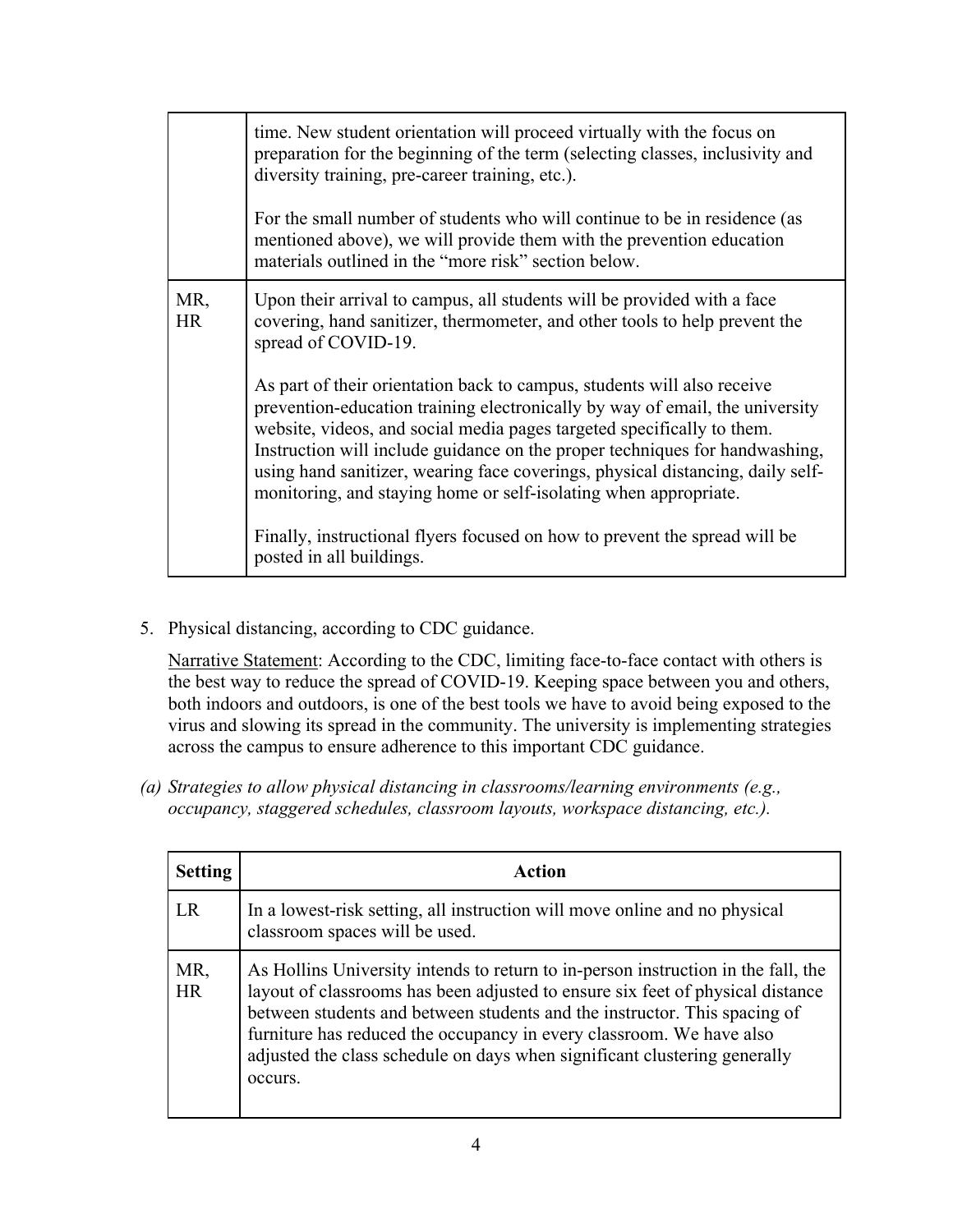For as long as the physical-distancing requirements are in place, Hollins will not have any instructional spaces that do not abide by those requirements. In terms of shared equipment, in cases where we cannot have an individual piece of equipment for each student, we will ensure that students will never use the same equipment at the same time. If equipment needs to be shared, then it will be done on a rotating basis with one student using the equipment followed by cleaning and disinfecting before the next student uses it.

*(b) Social distancing considerations outside the classroom (e.g., limiting visitors, changes to dining services, extracurricular activities, sorority/fraternity life, etc.).*

| <b>Setting</b>   | <b>Action</b>                                                                                                                                                                                                                                                                                                                                                                                                                                                                     |
|------------------|-----------------------------------------------------------------------------------------------------------------------------------------------------------------------------------------------------------------------------------------------------------------------------------------------------------------------------------------------------------------------------------------------------------------------------------------------------------------------------------|
| <b>LR</b>        | Limiting visitors: In the lowest-risk setting, the general public will not be<br>allowed to access the main part of campus or any campus buildings but will<br>be able to walk the loop road around campus following proper physical-<br>distancing and face-covering protocols. Only essential vendors will be<br>allowed in buildings, and they will have to complete a health-screening<br>questionnaire and follow proper physical-distancing and face-covering<br>protocols. |
|                  | Changes to dining services: In the lowest-risk setting, students will not return<br>to campus. However, for the small number of students who remain on campus<br>(for the reasons elaborated above), prepackaged, "grab-and-go" meals will be<br>provided by dining services. The students will not have access to the dining<br>hall.                                                                                                                                            |
|                  | Extracurricular activities: In the lowest-risk category, all activities will be<br>virtual/online.                                                                                                                                                                                                                                                                                                                                                                                |
| MR,<br><b>HR</b> | Limiting visitors: As mentioned above, the general public will not be allowed<br>to access the main part of campus or any campus buildings but will be able to<br>walk the loop road around campus following proper physical-distancing and<br>face-covering protocols. Signage has already been posted around campus<br>indicating where the general public is allowed. Guests will not be allowed in<br>student residential buildings.                                          |
|                  | The general public will not be allowed to attend any events that may be held<br>on campus. Only essential vendors and partners will be allowed in buildings<br>for a pre-arranged visit, and they will have to complete a health-screening<br>questionnaire and follow proper physical-distancing and face-covering<br>protocols.                                                                                                                                                 |
|                  | Prospective students may preschedule a visit by contacting the Hollins<br>Admission Office. These visitors, like vendors, will be asked to complete a                                                                                                                                                                                                                                                                                                                             |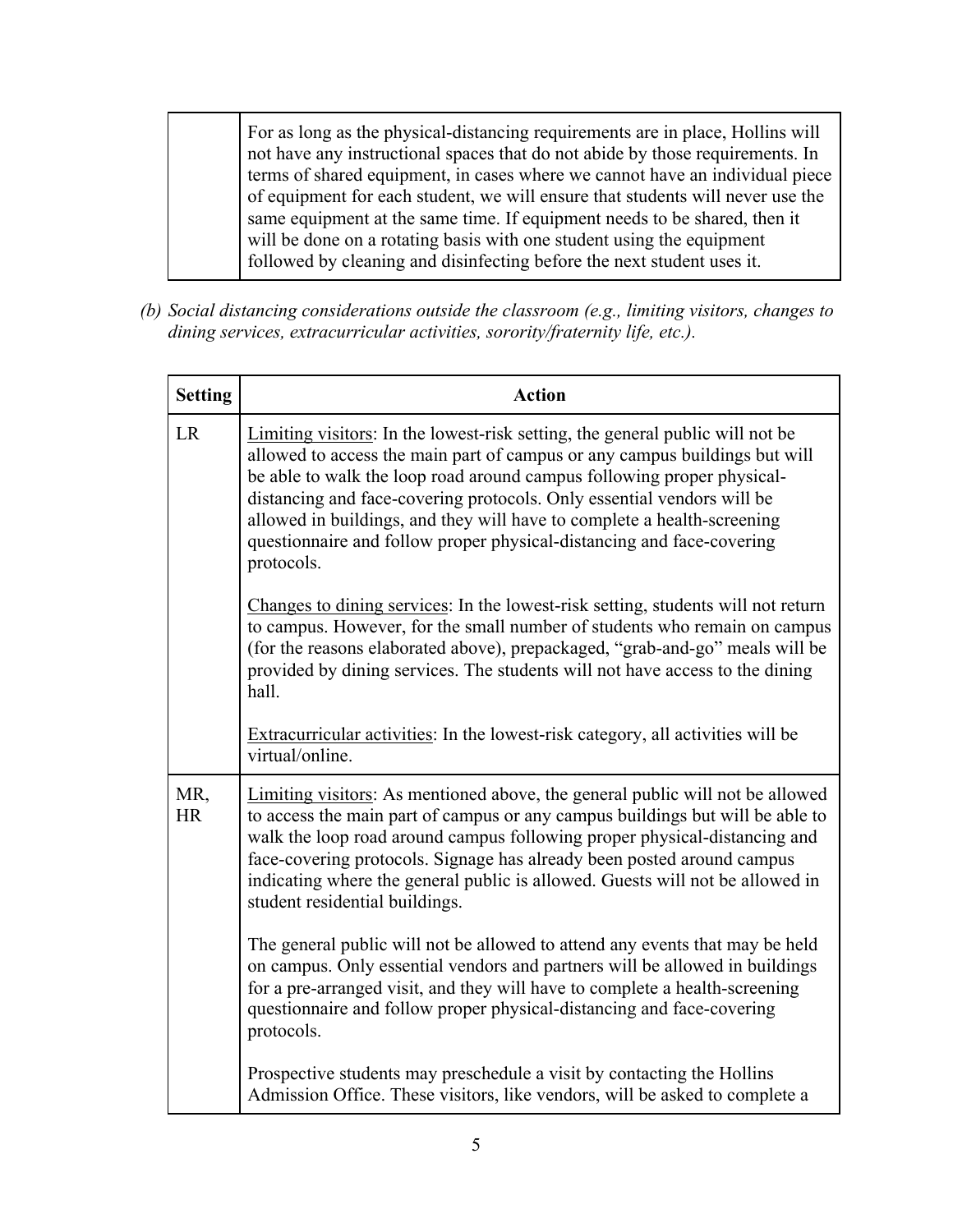health-screening questionnaire and follow campus physical-distancing protocols and requirements for face coverings when on campus.

Changes to dining services: Dining services will be open with physicaldistancing protocols implemented. Seating will follow the six-foot distancing protocol, which means seating in the main dining room will be reduced by more than half. In order to provide adequate seating for all students, we will use two additional rooms in the same building during meal times. Traffic flow in the servery will be monitored by an attendant to ensure adherence to our physical-distancing protocols. The attendant will also enforce the oneway flow of traffic through the servery. Only students will be able to utilize dining services. Faculty, staff, visitors, and the general public will not have access.

Students who do not want to go through the servery or sit in the rooms provided for dining will have access to grab-and-go meals that they can take back to their rooms or eat outdoors.

Extracurricular activities: In-person activities will adhere to capacity limits of the space based upon physical-distancing guidelines. All external presenters/facilitators will deliver their programs virtually.

*(c) Restrict occupancy/stagger use of communal, shared spaces such as lounges, exercise rooms, dining halls, etc., to ensure physical distancing. Occupancy must be consistent with any active Executive Orders.*

| <b>Setting</b>    | <b>Action</b>                                                                                                                                                                                               |
|-------------------|-------------------------------------------------------------------------------------------------------------------------------------------------------------------------------------------------------------|
| LR/LRH            | Lounges in residence halls: In the lowest-risk setting, there will only be a<br>limited number of students remaining on campus, and they will be housed<br>in facilities that do not have communal lounges. |
|                   | Lounges in academic buildings: In a lowest-risk setting, we will not have<br>students on campus, and academic buildings will be locked. In other<br>words, lounges will not be in use.                      |
|                   | Exercise rooms: In a lowest-risk setting, the athletic facilities will be<br>closed.                                                                                                                        |
|                   | Dining services: In the lowest-risk setting, the dining room will be closed<br>and only prepackaged, grab-and-go meals will be provided to the limited<br>number of students who remain on campus.          |
| MR/MRH,<br>HR/HRH | Lounges in residence halls: In an effort to maintain the availability of<br>lounge space, a limited number of students will be permitted in the                                                             |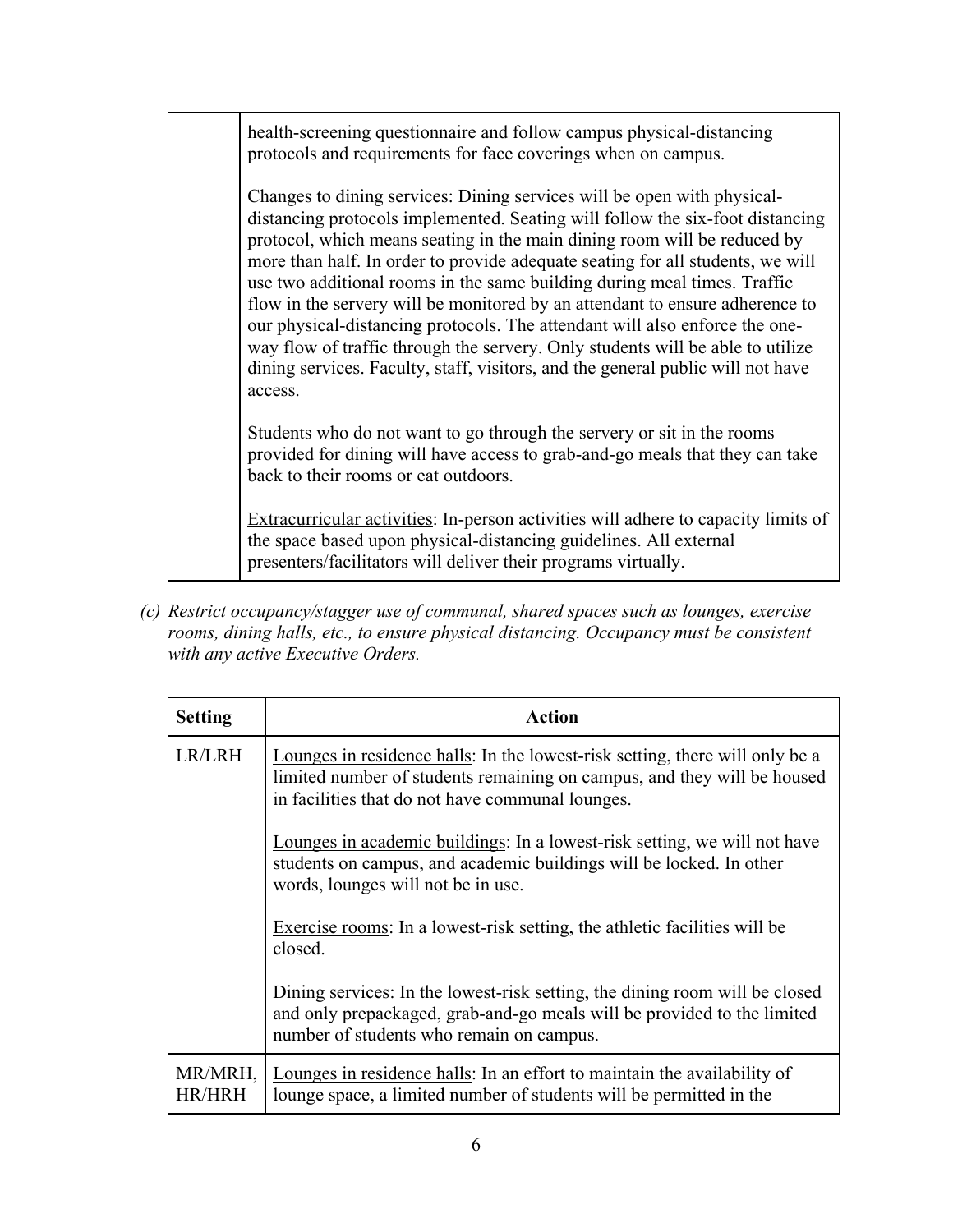| residential hall lounges. Depending upon the size of the lounge and based<br>upon six-foot physical-distancing guidelines, the number of students<br>permitted into the space at one time will be between one and three, and<br>furniture has been rearranged accordingly. Only one student will be<br>permitted in a community kitchen at a time, and cleaning supplies will be<br>available. Face coverings will be required when students are in communal<br>spaces. Space limitation information will be posted in each residential<br>hall, lounge, and kitchen.                                                                                                                                                                                                                                                                                                                                                                                          |
|----------------------------------------------------------------------------------------------------------------------------------------------------------------------------------------------------------------------------------------------------------------------------------------------------------------------------------------------------------------------------------------------------------------------------------------------------------------------------------------------------------------------------------------------------------------------------------------------------------------------------------------------------------------------------------------------------------------------------------------------------------------------------------------------------------------------------------------------------------------------------------------------------------------------------------------------------------------|
| Lounges in academic buildings: In an effort to provide comfortable and<br>safe study lounges for students around campus, the furniture in those<br>spaces has been rearranged to ensure six feet of physical distancing. In<br>study areas with couches or loveseats, clear signage will remind students<br>that each piece of furniture can only seat one person at a time.                                                                                                                                                                                                                                                                                                                                                                                                                                                                                                                                                                                   |
| Exercise rooms: The equipment in the gymnasium's exercise room will be<br>spaced 10 feet apart in accordance with guidance provided in the Forward<br>Virginia Plan regarding exercise facilities. There will also be a set number<br>of hours during the day when students can use the exercise room. Capacity<br>will be limited to no more than 10 students at a time, and they must a) sign<br>up in advance for their time to use the room/equipment for 45-minute<br>sessions (leaving 15 minutes between sessions for student workers to wipe<br>down all equipment before the next 45-minute session begins), and b)<br>maintain 10 feet of physical distance between themselves and the other<br>student patrons. Students will be responsible for wiping down each<br>machine they use during their 45-minute session. Student workers will<br>receive training on how to clean and disinfect all machines and other<br>exercise equipment properly. |
| Dining services: As noted above, seating in the dining room will be<br>rearranged to follow the six-foot physical-distancing guidelines, which<br>means the main dining room seating will be reduced by more than half.<br>Rooms in the same building will be converted to provide additional<br>seating (also following physical-distancing protocols) to compensate for<br>the loss of seating in the main dining room. Signage will be installed to<br>direct patrons through the servery and seating areas to manage traffic flow<br>and adherence to physical-distancing guidelines. Prepackaged grab-and-go<br>options will be available for students as well.                                                                                                                                                                                                                                                                                           |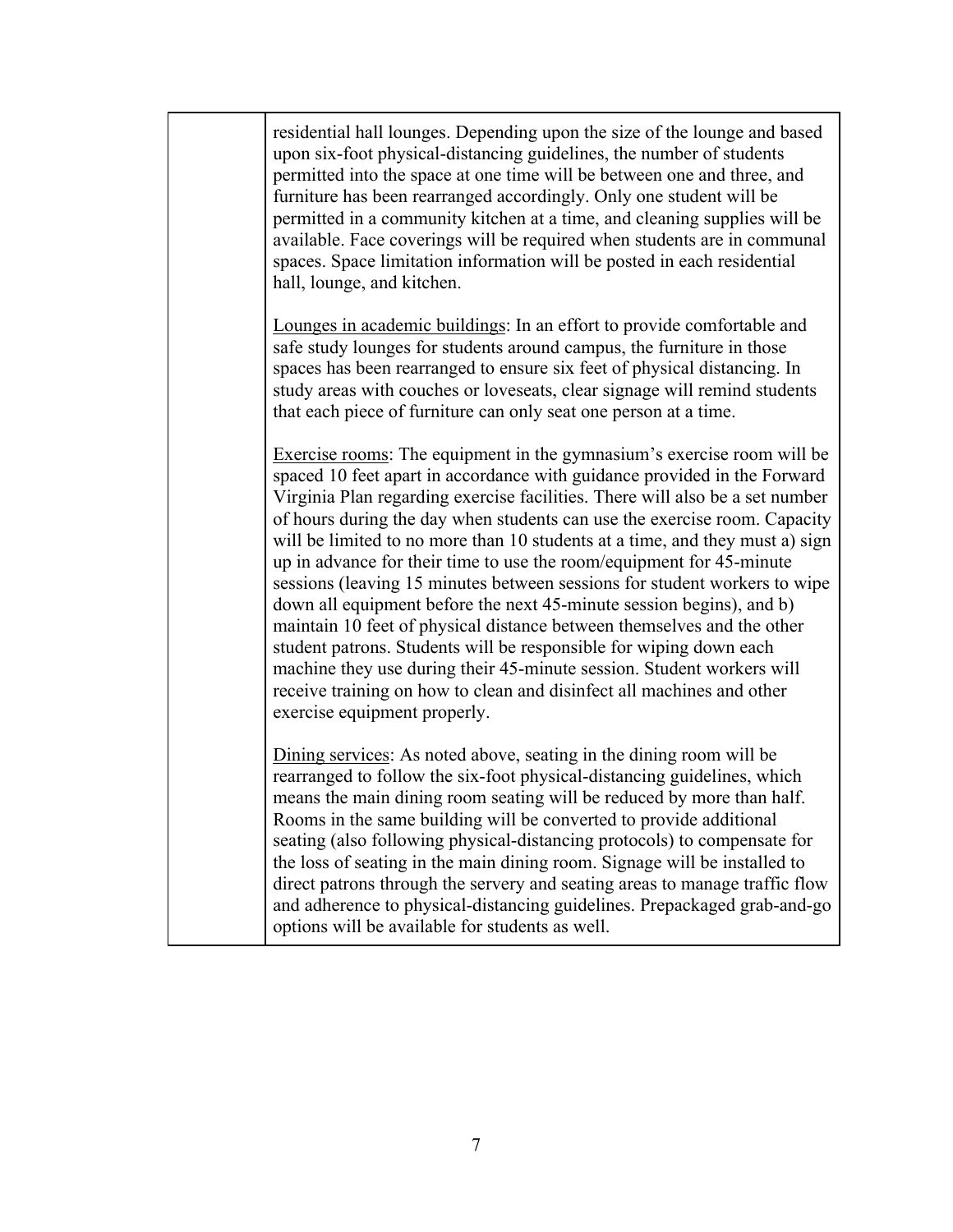*(d) Limitations on size of gatherings and/or strict physical distancing to be in place during gatherings.* 

| <b>Setting</b>   | Action                                                                                                                                                                                                                                                                                                                                                                                                                                                     |
|------------------|------------------------------------------------------------------------------------------------------------------------------------------------------------------------------------------------------------------------------------------------------------------------------------------------------------------------------------------------------------------------------------------------------------------------------------------------------------|
| LR               | In the virtual-only learning environment, gatherings on campus will not take<br>place.                                                                                                                                                                                                                                                                                                                                                                     |
| MR,<br><b>HR</b> | The university will utilize virtual platforms for gatherings whenever possible.<br>Any in-person gatherings on campus will be limited and will follow the six-<br>foot physical-distancing and face-covering protocols. The number of<br>attendees at said gatherings will be restricted to the number specified in the<br>Forward Virginia Plan (based on the current phase). No outside group or<br>entity will be allowed to hold gatherings on campus. |

*(e) Strategies for food/dining services should be consistent with plans to optimize physical distancing. Plans regarding dining services should consider strategies such as requirements for face coverings, policies to encourage staff to stay home if ill, ensuring adequate hand hygiene, routine cleaning/disinfection, and health screenings for staff. Implement engineering controls including: limiting the number of diners or other methods of crowd control, appropriate spacing between tables, eliminating buffet-style or self-serve food, and take out/delivery options.*

| <b>Setting</b>   | <b>Action</b>                                                                                                                                                                                                                                                                                                                                                                                                                                                                                                                                                                                                                                                             |
|------------------|---------------------------------------------------------------------------------------------------------------------------------------------------------------------------------------------------------------------------------------------------------------------------------------------------------------------------------------------------------------------------------------------------------------------------------------------------------------------------------------------------------------------------------------------------------------------------------------------------------------------------------------------------------------------------|
| <b>LR</b>        | With instruction being delivered online, meaning that students will not return<br>to campus, the dining hall will be closed. For the small number of students<br>remaining on campus, dining services will provide prepackaged, grab-and-go<br>meals.                                                                                                                                                                                                                                                                                                                                                                                                                     |
| MR,<br><b>HR</b> | As explained above, seating in the main dining room will be rearranged to<br>follow physical-distancing guidelines, and additional spaces will be used in<br>order to provide adequate seating based on physical-distancing guidelines.<br>An attendant will manage the one-way traffic through the servery and main<br>dining room. When in the servery, students will have to maintain six feet of<br>physical distance between themselves and others. Appropriate signage will be<br>installed in the servery and dining rooms to indicate traffic flow and<br>appropriate spacing.<br>Hot food items will be served to students by the dining services staff and cold |
|                  | items will be individually prepackaged. The salad bar will be closed but<br>salads will be available in individually prepackaged containers. Cold<br>beverages will be available in individual servings (bottles/cans). Hot<br>beverages will be self-service with prepackaged condiments and no refills,<br>and the station will be sanitized every 15 minutes. Utensils will be                                                                                                                                                                                                                                                                                         |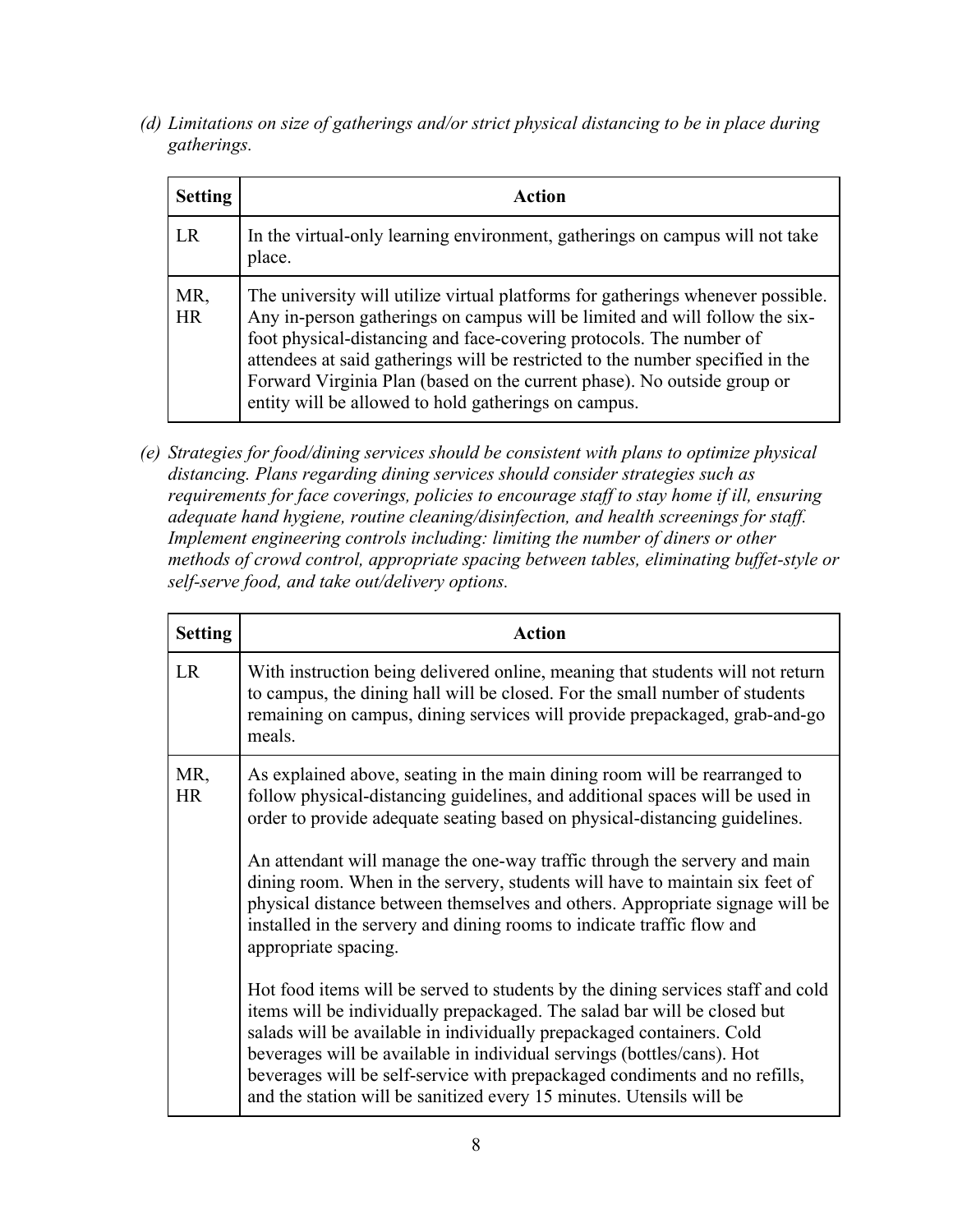individually wrapped, and patrons' personal food containers/cups will not be allowed.

Greenberry's (our coffee shop) will become a preorder and prepay service with a pick-up station limited to two persons at a time.

Students will wear face-coverings in the servery and in the dining rooms, except for when they are eating. All dining services staff will wear face coverings and gloves at all times, complete a daily health-screening questionnaire (including temperature and symptoms screening), review PPE and handwashing guidelines daily upon arrival to work, and be asked to stay home if they are ill.

Tables will be wiped down regularly throughout service and will be cleaned and disinfected between meal periods. In addition, hand-sanitizer stations will be placed in each of the dining rooms and in the servery.

6. Hygiene practices and cleaning/disinfecting protocols.

Narrative Statement: The university has instituted enhanced cleaning protocols to supplement daily cleaning and disinfecting of campus facilities. These protocols include the use of new electrostatic sprayers and EPA-approved one-step disinfectants. The enhanced cleaning protocols will follow the CDC's Guidance for Cleaning and Disinfecting Public Spaces. The custodial staff schedule will be expanded to support extra cleanings in the afternoons, evenings, and weekends. All custodians will be trained in the use of these tools and cleaning supplies and appropriate personal protective equipment. Cleaning and disinfecting supplies/wipes and hand-sanitizer stations will also be available for individual use.

*(a) Cleaning and disinfection protocols to include frequently touched surfaces; transport vehicles; schedules for increased cleaning, routine cleaning, and disinfection; ensuring adequate cleaning supplies and correct use/storage*.

| <b>Setting</b> | Action                                                                                                                                                                                                                                                                                                                                         |
|----------------|------------------------------------------------------------------------------------------------------------------------------------------------------------------------------------------------------------------------------------------------------------------------------------------------------------------------------------------------|
| LR/LRH         | In the lowest-risk category, a limited number of residential students will<br>reside on campus and will be assigned to apartment units across the street<br>from the main part of campus. The students will be responsible for<br>cleaning and disinfecting their apartments. All other residence halls and<br>dining services will be closed. |
|                | Campus buildings will be locked and only essential employees will have<br>access. Enhanced cleaning protocols will be adjusted to focus on areas of<br>campus where employees are working in person. In addition to routine<br>cleaning and disinfecting, high-touch surfaces such as door handles and                                         |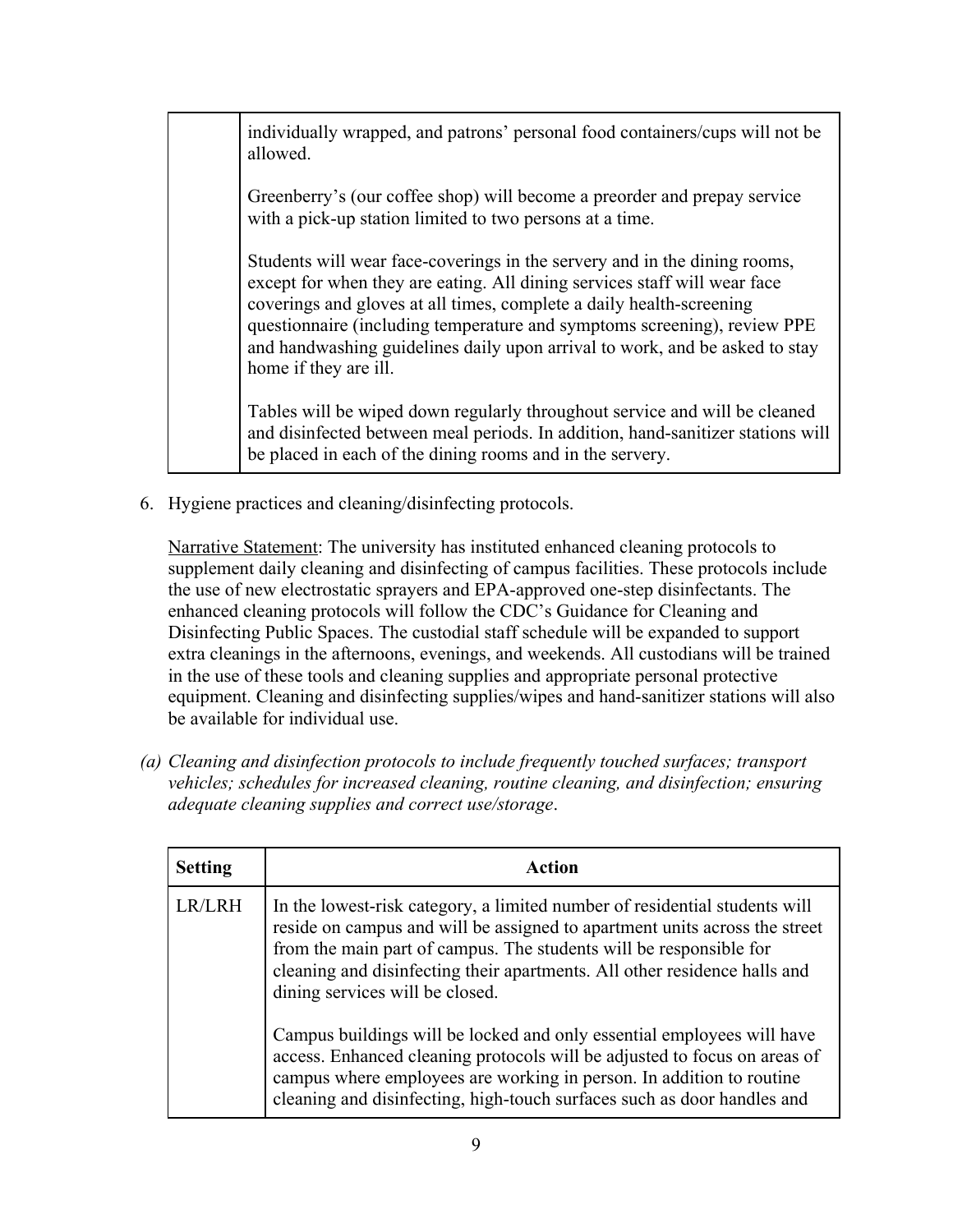|                          | handrails will be cleaned and disinfected multiple times throughout the<br>day, and bathrooms will be cleaned and disinfected several times a day.                                                                                                                                                                                                                         |
|--------------------------|----------------------------------------------------------------------------------------------------------------------------------------------------------------------------------------------------------------------------------------------------------------------------------------------------------------------------------------------------------------------------|
|                          | Hand-sanitizer stations and dispensers with disinfecting wipes will be<br>placed in all campus buildings, and employees working in those buildings<br>will be encouraged to clean surfaces regularly throughout the day.                                                                                                                                                   |
|                          | Ample cleaning supplies have been ordered and will be safely stored<br>according to the university's current policy.                                                                                                                                                                                                                                                       |
| MR/MRH,<br><b>HR/HRH</b> | In addition to routine daily cleaning and disinfecting in all campus<br>buildings, select buildings including residence halls, academic buildings,<br>and student-support buildings will receive additional cleanings throughout<br>the day including up to two electrostatic cleaning sprays in common areas<br>and bathrooms.                                            |
|                          | Dining spaces will be cleaned and disinfected using electrostatic cleaning<br>sprays before meal periods, and wipe-downs will happen throughout the<br>day when the dining rooms are in use.                                                                                                                                                                               |
|                          | Bathrooms and high-touch surfaces such as door handles and handrails<br>will be cleaned and disinfected multiple times throughout the day.                                                                                                                                                                                                                                 |
|                          | Use of university transport vehicles will be prescheduled and cleaned and<br>disinfected between each utilization.                                                                                                                                                                                                                                                         |
|                          | Hand-sanitizer stations and dispensers with disinfecting wipes will be<br>placed in all campus buildings. Wipes will also be available in every<br>instructional space (classrooms, labs, and studios) for individuals to wipe<br>down surfaces regularly. Students will be asked to wipe down their<br>desk/seat/workstation when they arrive and just before they leave. |

# *(b) Provisions for hand sanitizer/handwashing stations.*

| <b>Setting</b>   | Action                                                                                                                                                                                                                                                                                                                                                                                                                                         |
|------------------|------------------------------------------------------------------------------------------------------------------------------------------------------------------------------------------------------------------------------------------------------------------------------------------------------------------------------------------------------------------------------------------------------------------------------------------------|
| LR               | Hand-sanitizing stations will be placed in all campus buildings.                                                                                                                                                                                                                                                                                                                                                                               |
| MR,<br><b>HR</b> | In a more-risk or highest-risk setting, larger numbers of students, faculty, and<br>staff will be on campus necessitating ready access to hand sanitizer. While<br>hand-sanitizing stations will be placed in all campus buildings, additional<br>units will be available in buildings with higher traffic areas. These units will<br>be positioned in strategic locations so that everyone coming in and leaving<br>will have access to them. |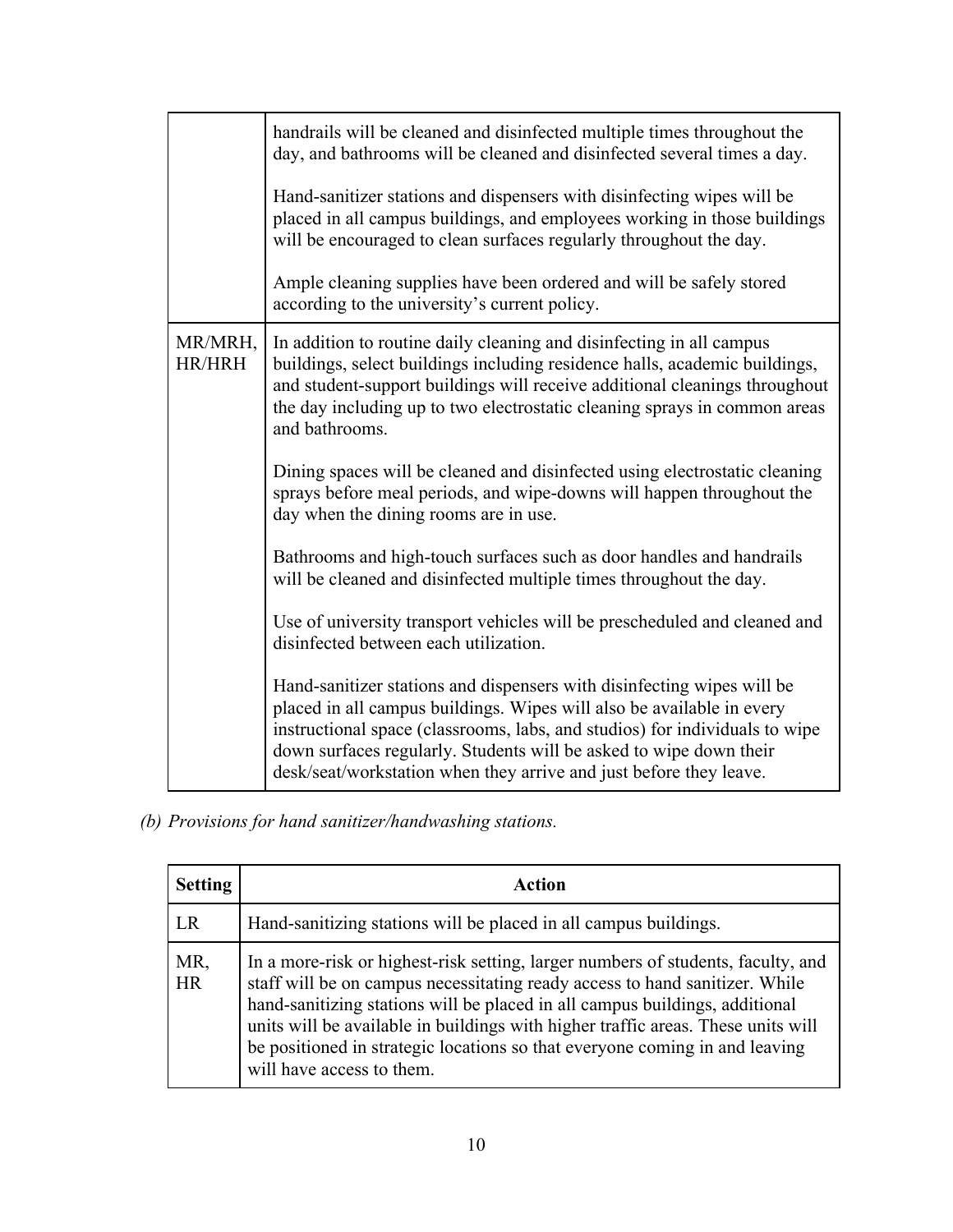*(c) Minimize shared objects and ensure adequate supplies to minimize sharing to the extent possible (e.g., dedicated student supplies, lab equipment, computers, etc.).*

| <b>Setting</b>   | <b>Action</b>                                                                                                                                                                                                                                                                                                                                                                                                                                                                                                                                                                                                                                                                                                                                                                                                                                                                                                                                                                                                                                                                                                                                                          |
|------------------|------------------------------------------------------------------------------------------------------------------------------------------------------------------------------------------------------------------------------------------------------------------------------------------------------------------------------------------------------------------------------------------------------------------------------------------------------------------------------------------------------------------------------------------------------------------------------------------------------------------------------------------------------------------------------------------------------------------------------------------------------------------------------------------------------------------------------------------------------------------------------------------------------------------------------------------------------------------------------------------------------------------------------------------------------------------------------------------------------------------------------------------------------------------------|
| <b>LR</b>        | In a lowest-risk setting, there will not be a need for the physical sharing of<br>objects, as all students, even those living in the apartments across the street<br>from the main part of campus, will be learning remotely. Computer and<br>science labs as well as studio spaces—i.e., spaces where the sharing of<br>equipment/supplies generally happens—will be closed.                                                                                                                                                                                                                                                                                                                                                                                                                                                                                                                                                                                                                                                                                                                                                                                          |
| MR,<br><b>HR</b> | In a more-risk setting, we will attempt to minimize the use of shared objects<br>by purchasing additional equipment/materials to allow each student to have<br>their own dedicated supplies for the semester. In the computer labs, we have<br>established protocols for wiping down keyboards and monitors between each<br>use. In the laboratories where shared equipment may be necessary, students<br>will never be using equipment in groups at the same time. In other words,<br>students may have to rotate through an experiment one by one ensuring<br>sufficient time to wipe down shared equipment between uses. Students will<br>also be required to wear face coverings (and possibly gloves in the labs and<br>film studios). In studio art classes, students will have their own materials (no<br>need for sharing), and in music classes we will ensure that every student has<br>access to their own instrument. The only exception in the case of music will<br>be the shared use of pianos. The music department is in the process of<br>developing protocols for proper cleaning of pianos and will post those<br>protocols in the practice rooms. |

7. Housing: Maintaining physical distancing in on-campus housing is difficult, even with modifications. Plans should consider strategies to decrease the risk such as requirements for face coverings in shared spaces, reminders of proper hand hygiene, enhanced cleaning, training for residential advisors/live in staff, restrictions on events/social activities in housing facilities, establishment of occupancy limits, restrictions on building access, etc. IHEs may want to require training and document training of certain staff.

Narrative Statement: Training and education will play a critical role in building a Culture of Care that includes strategies students (and all other community members) can use to mitigate the spread of COVID-19. The Housing and Residence Life community assistants and professional staff will be trained before the opening of student residences. That training will include instruction on university policies, guidelines, protocols, as well as strategies for reinforcing with residential students the university's rules with regard to physical distancing, proper hand hygiene, the use of face coverings, and daily selfmonitoring for COVID-19 symptoms. The community assistants and professional staff will then provide training for their residents at the beginning of the term and will provide reminders regularly during the semester through emails and social media. Posters and flyers will be placed throughout the residence halls and printed copies of new policies and protocols will be provided to students at move-in.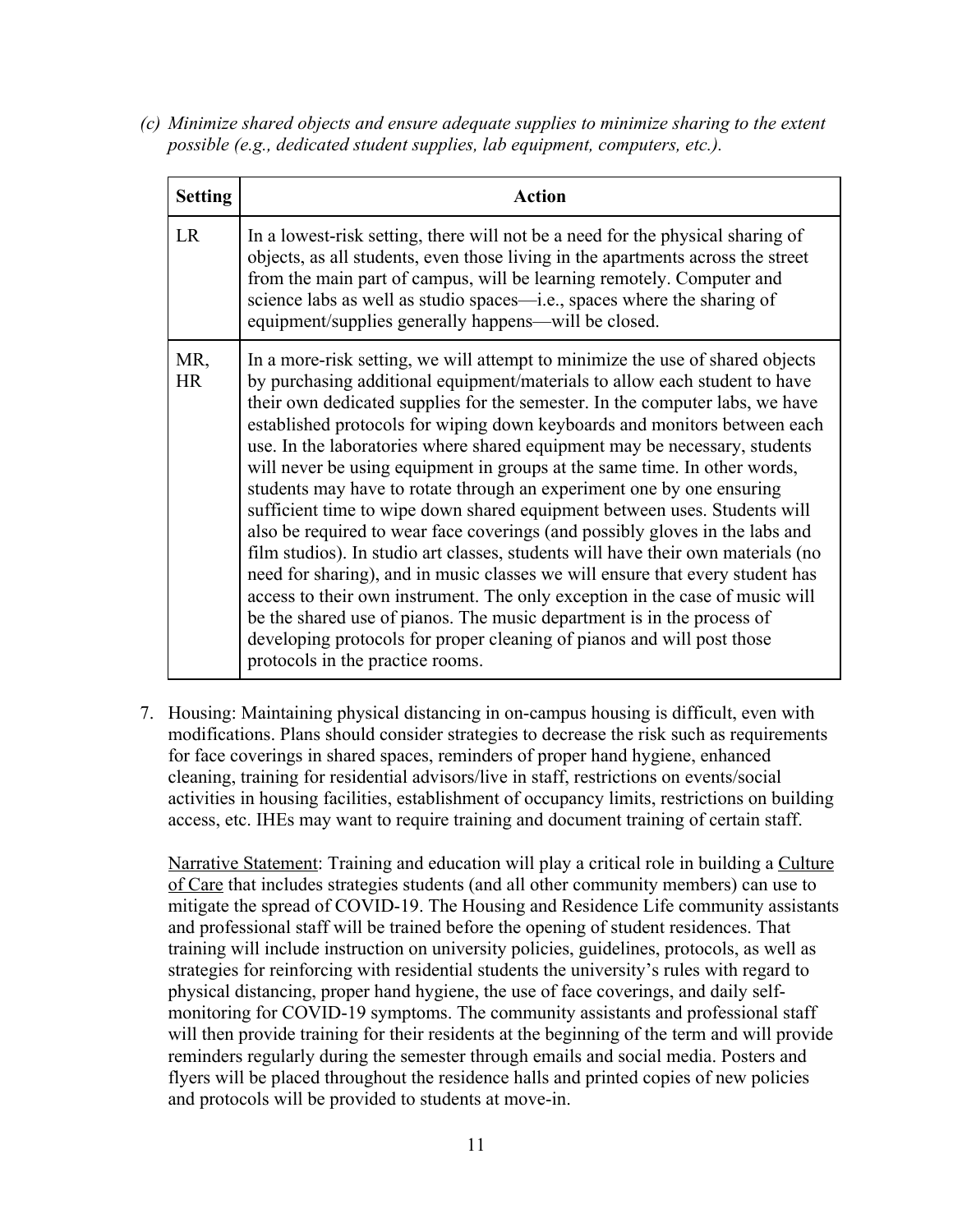| <b>Setting</b>           | <b>Action</b>                                                                                                                                                                                                                                                                                                                                                                                                                                                                                                                                                                                                                                                                                                                                                                                                                                                                                                                                                                                                                                                                                                                                                       |
|--------------------------|---------------------------------------------------------------------------------------------------------------------------------------------------------------------------------------------------------------------------------------------------------------------------------------------------------------------------------------------------------------------------------------------------------------------------------------------------------------------------------------------------------------------------------------------------------------------------------------------------------------------------------------------------------------------------------------------------------------------------------------------------------------------------------------------------------------------------------------------------------------------------------------------------------------------------------------------------------------------------------------------------------------------------------------------------------------------------------------------------------------------------------------------------------------------|
| LR/LRH                   | In the lowest-risk category, there will only be a limited number of students<br>residing on campus, and they will only have access to their own<br>apartments and two buildings on the main part of campus. Nevertheless,<br>these residents will be advised of university policies and protocols to<br>decrease the risk of COVID-19 spread in their residences and on the main<br>part of campus. Students will not be required to wear a face covering in<br>their own room or apartment.                                                                                                                                                                                                                                                                                                                                                                                                                                                                                                                                                                                                                                                                        |
| MR/MRH,<br><b>HR/HRH</b> | Students will not be required to wear a face covering in their own room or<br>apartments, but face coverings must be worn in all common areas of<br>university residence halls such as lounges, hallways, and stairwells.<br>Posters promoting proper hand hygiene will be placed in bathrooms to<br>remind students to wash their hands for 20 seconds with warm water.<br>Hand-sanitizer stations will be placed in all residence halls in strategic<br>locations. Cleaning of common/shared areas will be increased from once a<br>day to a minimum of three times a day, including electrostatic<br>disinfection. In addition, cleaning supplies will be available for students to<br>use in common areas at any time.<br>In-person social events sponsored by Housing and Residence Life will<br>only occur in locations outside of the residence halls where proper<br>physical distancing can be implemented.<br>We will provide as many single rooms as possible based on student needs<br>and capacity. We will allow students to live in double rooms, but not in<br>triples. No guests will be permitted in any of the student residential<br>buildings. |

8. Consideration of vulnerable individuals (e.g., 65 years or older, underlying health conditions).

Narrative Statement: In response to CDC guidance, the university has developed a process to consider appropriate accommodations for faculty and staff at higher risk for severe illness (including older adults and people of all ages with certain underlying medical conditions). These accommodations are designed to limit qualifying individuals' exposure to risk.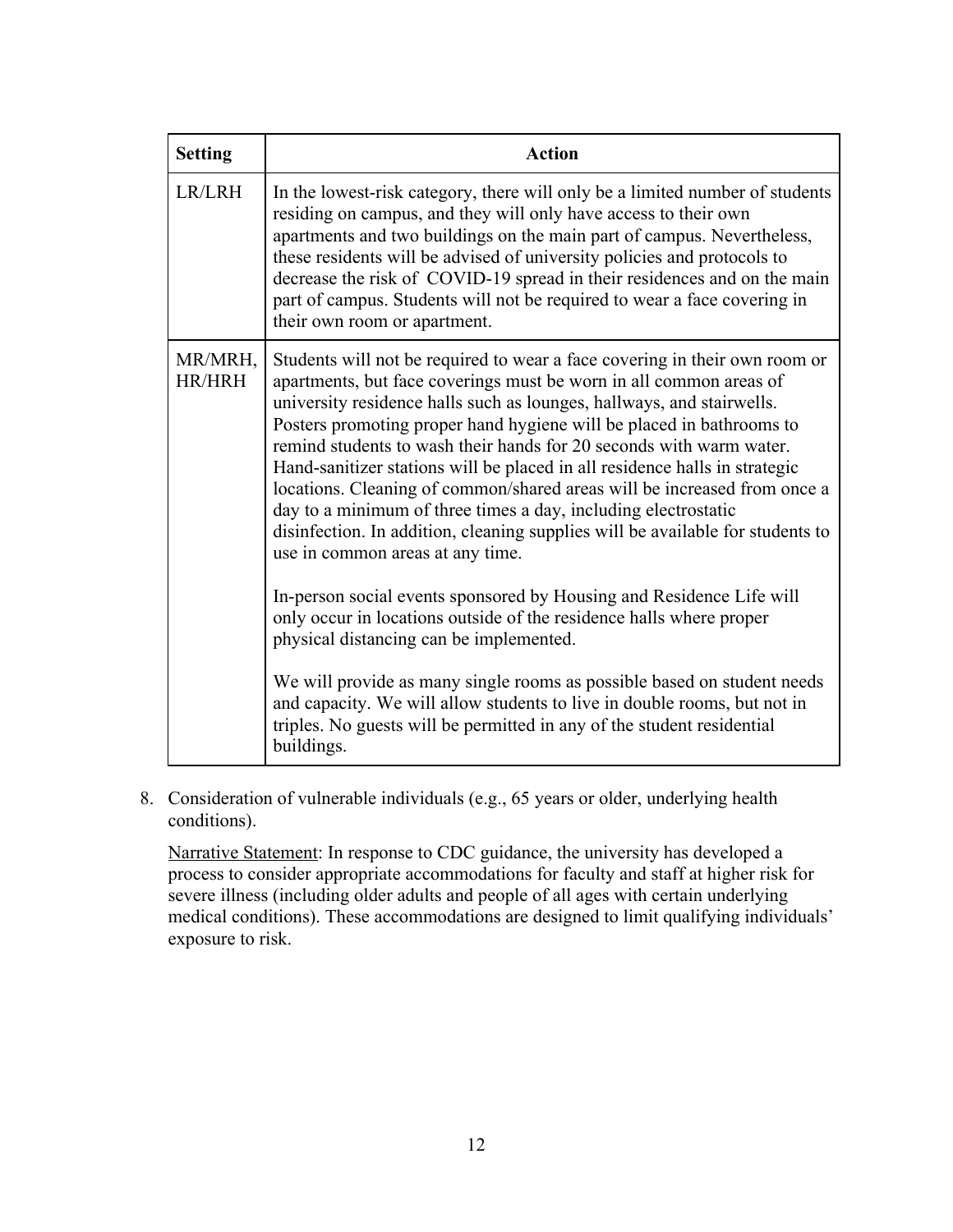*(a) Policy options to support those at higher risk for severe illness to mitigate their exposure risk (e.g., telework, modified job duties, virtual learning opportunities)*.

| <b>Setting</b>          | Action                                                                                                                                                                                                                                                                                                                                                                                            |
|-------------------------|---------------------------------------------------------------------------------------------------------------------------------------------------------------------------------------------------------------------------------------------------------------------------------------------------------------------------------------------------------------------------------------------------|
| LR,<br>MR,<br><b>HR</b> | In a virtual-only learning environment, the campus will move into modified<br>on-campus operations with only a limited number of employees working on<br>campus. Faculty will teach virtually, and most employees will be able to work<br>remotely.                                                                                                                                               |
|                         | Employees who self-identify as being at higher risk for severe illness from<br>COVID-19 in accordance with CDC guidance may request a Temporary<br>Modified Work Arrangement, which could involve special personal<br>protective equipment, modifications to work stations or spaces, a change in<br>schedule, partial or full remote work, modified duties, or other temporary<br>modifications. |
|                         | Employees requesting accommodations must complete a Temporary<br>Modified Work Arrangement form. The form must be reviewed by Human<br>Resources. Decisions regarding appropriate accommodations will be made by<br>Human Resources in consultation with the supervisor and the petitioning<br>employee.                                                                                          |

*(b) Implement flexible sick leave policies and practices that enable faculty, staff, and students to stay home or self-isolate when they are sick or have been exposed*.

| <b>Setting</b>   | Action                                                                                                                                                                                                                                                                                                                                                                                                                                              |
|------------------|-----------------------------------------------------------------------------------------------------------------------------------------------------------------------------------------------------------------------------------------------------------------------------------------------------------------------------------------------------------------------------------------------------------------------------------------------------|
| LR,<br>MR,<br>HR | As mentioned in $8(a)$ above, in a virtual-only learning environment, the<br>campus will move into modified on-campus operations with only a limited<br>number of employees working on campus. Faculty will teach virtually, and<br>most employees will be able to work remotely.                                                                                                                                                                   |
|                  | For all risk settings, the university will provide temporary extended leave for<br>COVID-related absences where remote work options are not available or<br>feasible. The absences will include: the employee's quarantine or isolation<br>due to COVID-19 symptoms or possible exposure to the virus; the<br>employee's own illness related to COVID-19; the employee's care of a<br>household family member who has a confirmed case of COVID-19. |
|                  | Staff should notify their supervisors of their absence and use of temporary<br>extended leave. Faculty should contact the Office of Academic Affairs.                                                                                                                                                                                                                                                                                               |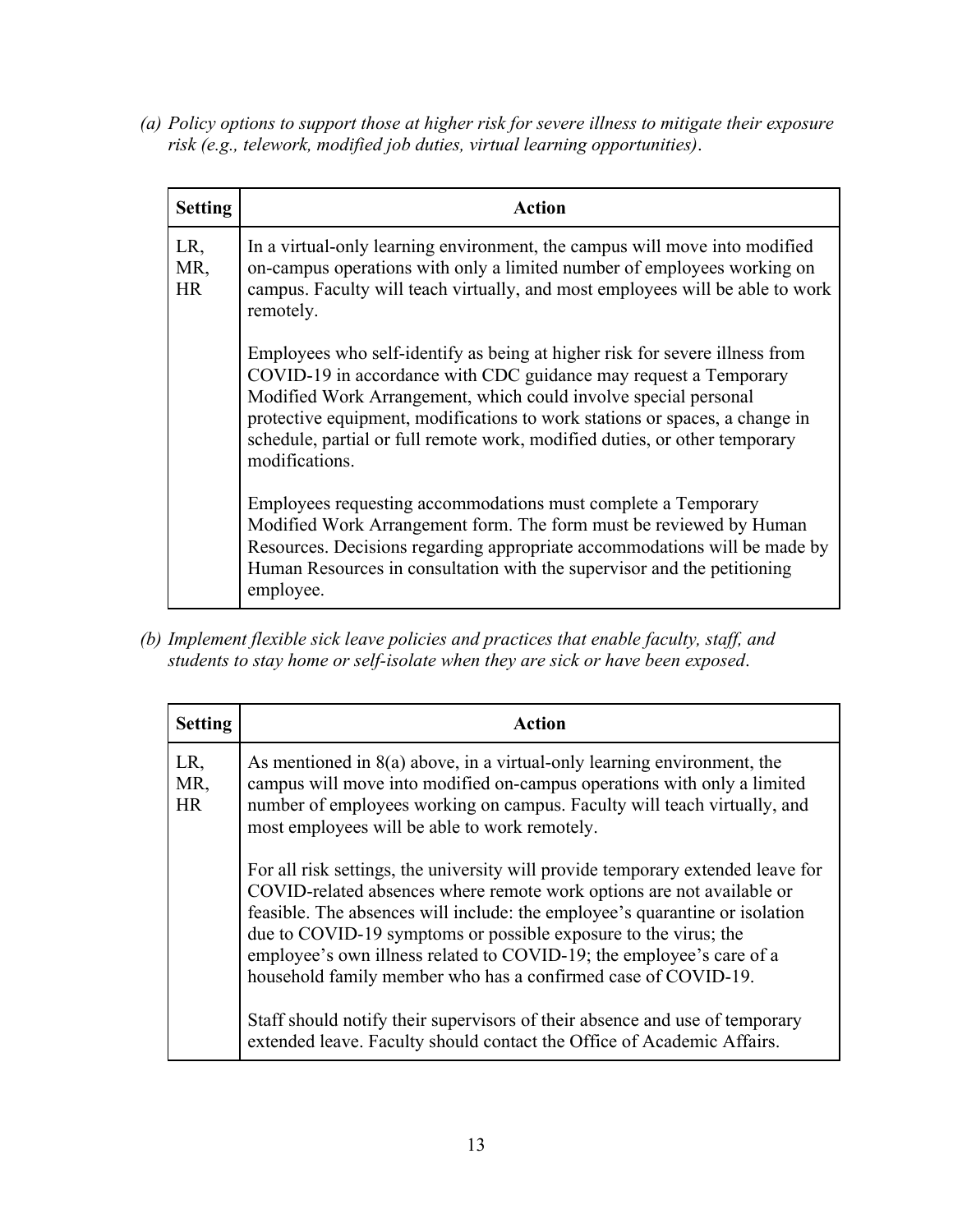| <b>Setting</b>   | <b>Action</b>                                                                                                                                                                                                                                                                                                                                                                                                                                                                                                                         |
|------------------|---------------------------------------------------------------------------------------------------------------------------------------------------------------------------------------------------------------------------------------------------------------------------------------------------------------------------------------------------------------------------------------------------------------------------------------------------------------------------------------------------------------------------------------|
| <b>LR</b>        | Return to class: As students will be learning remotely in a lowest-risk setting,<br>their return to the virtual classroom will depend on the severity of their<br>symptoms and their ability to do schoolwork while ill. Students will need to<br>be in contact with their instructors to discuss missed work in the case of<br>incapacity during the illness.                                                                                                                                                                        |
|                  | Return to work: Return to work will depend on completion of recommended<br>days of quarantine or isolation after exposure or infection, negative COVID-<br>19 testing at an appropriate point in time, and clearance to return to work by a<br>healthcare provider or local public health department official for those who<br>have tested positive.                                                                                                                                                                                  |
| MR,<br><b>HR</b> | Return to class: Symptomatic students on campus will be required to get<br>tested through our Student Health and Counseling Center (SHCC). Students<br>who test positive for COVID-19 will, in accordance with CDC guidelines,<br>only be allowed to be with others again after they "have no fever, symptoms<br>have improved, and [they have] receive[d] two negative test results in a row,<br>at least 24 hours apart." Students in isolation will be able to continue<br>instruction remotely if they feel well enough to do so. |
|                  | Asymptomatic students who are asked to isolate and who, through self-<br>monitoring, continue to have no symptoms, will be able to return to class<br>after 10 days have passed since the test. During the isolation period they will<br>be able to continue classes online.                                                                                                                                                                                                                                                          |
|                  | <b>Return to work:</b> We will follow the same guidelines as listed in the lowest-<br>risk category.                                                                                                                                                                                                                                                                                                                                                                                                                                  |

*(c) Develop policies for return to class/work after COVID-19 illness*.

9. International student considerations (e.g., COVID-19 travel health risks, CDC returning travelers guidelines, travel registry, etc.)*.*

Narrative Statement: The director of international programs, who is the Principal Designated School Official (PDSO), will be monitoring guidelines issued by the U.S. State Department with regard to travel bans that might affect our international students' ability to return to campus. She will also be advising students on safe travel back to Hollins and on quarantine rules should they be able to leave their home countries. Furthermore, the director checks the Student and Exchange Visitor Program (SEVP) update site daily and is awaiting guidance regarding protocols for fall 2020. Currently, in order to be in compliance with SEVP regulations, F1 students will not be allowed to engage in online learning in their home countries if Hollins is holding classes in person.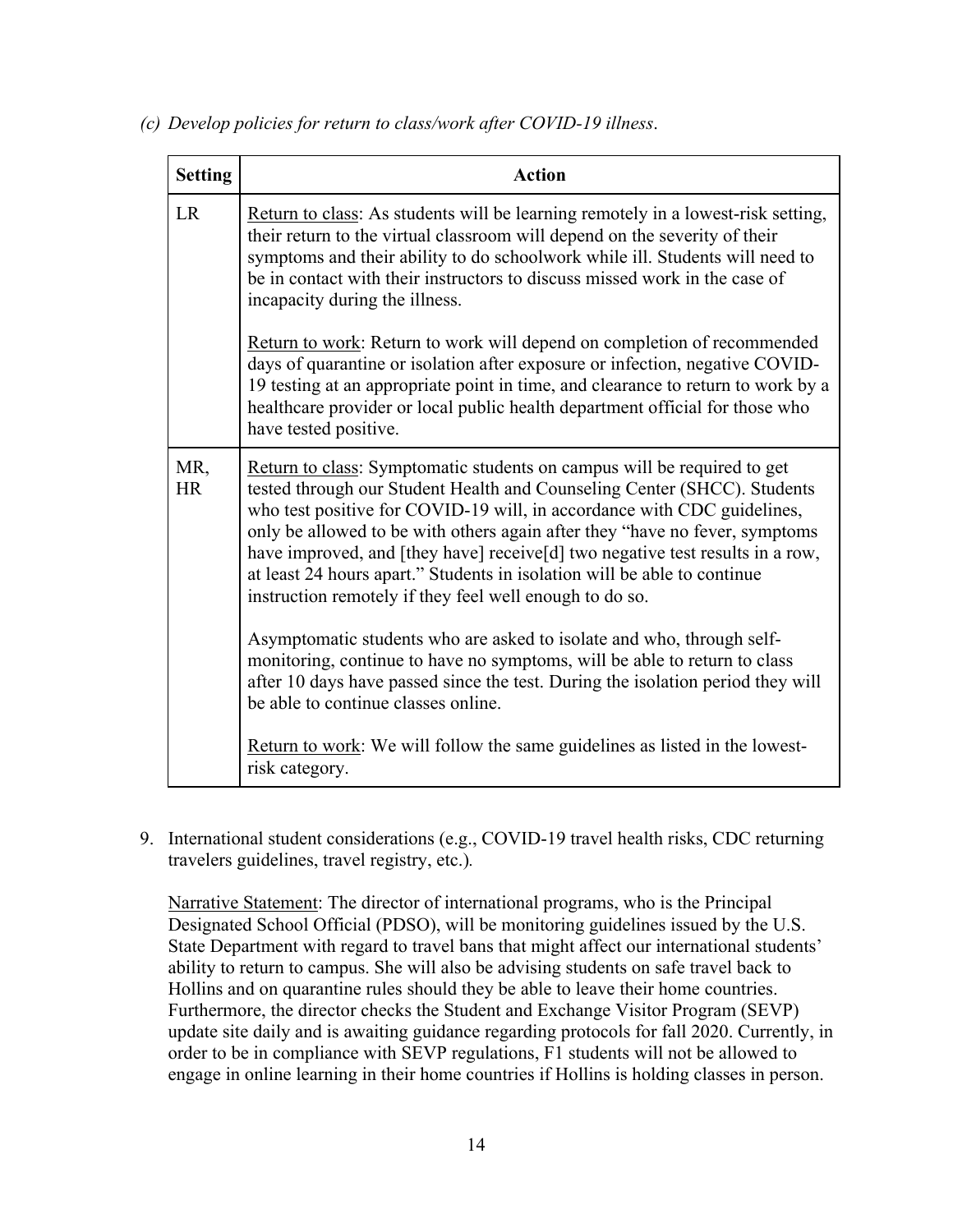| <b>Setting</b>   | Action                                                                                                                                                                                                                                                                                                                                                                                                                                          |
|------------------|-------------------------------------------------------------------------------------------------------------------------------------------------------------------------------------------------------------------------------------------------------------------------------------------------------------------------------------------------------------------------------------------------------------------------------------------------|
| LR               | In a lowest-risk setting, all classes will be offered online to Hollins students.<br>According to SEVP guidelines, if Hollins is delivering its curriculum online,<br>F1 students should be able to take part in that instruction from their home<br>countries.                                                                                                                                                                                 |
| MR,<br><b>HR</b> | International students who return to Hollins for in-person classes will, per<br>CDC guidelines, need to quarantine for 14 days after international travel and<br>prior to re-engaging with the campus community. During those 14 days,<br>students will self-monitor for symptoms. Hollins has arranged quarantine<br>housing to accommodate these students. Online instruction will be available<br>to them during their period of quarantine. |

10. Partnership and communication/information sharing with the local community, health systems, and other stakeholders.

Narrative Statement: The university has been actively engaged in conversations with VDH and Carilion Clinic, the largest healthcare system in Southwest Virginia, in the development of plans for reopening of the campus and response to potential COVID-19 cases on campus. These partnerships and ongoing conversations will be critical once the institution has reopened.

| <b>Setting</b>          | Action                                                                                                                                                                                                                                                                                                                                                                                                                                                                                               |
|-------------------------|------------------------------------------------------------------------------------------------------------------------------------------------------------------------------------------------------------------------------------------------------------------------------------------------------------------------------------------------------------------------------------------------------------------------------------------------------------------------------------------------------|
| LR,<br>MR,<br><b>HR</b> | In partnership with local VDH officials and Carilion Clinic staff, the<br>university has developed protocols for supporting the campus in preparation<br>for and in response to COVID-19. Guidelines are being developed and<br>disseminated between the partners and will be updated as the CDC or VDH<br>provide new guidance. Sharing of data and trends of testing on campus with<br>local VDH officials will help facilitate appropriate response if a cluster or<br>outbreak begins to emerge. |

#### 11. Face coverings.

Narrative Statement: We know that wearing a face covering helps protect others from ourselves. Accordingly, the university has instituted a policy requiring the wearing of face coverings on campus at all times with the exception of when students are in their rooms or in the dining hall eating, or when faculty and employees are in their offices by themselves. We are instituting the slogan "Wearing is caring" as a part of our Culture of Care. The university will provide each community member with a washable cloth face covering. Faculty members will also receive face shields.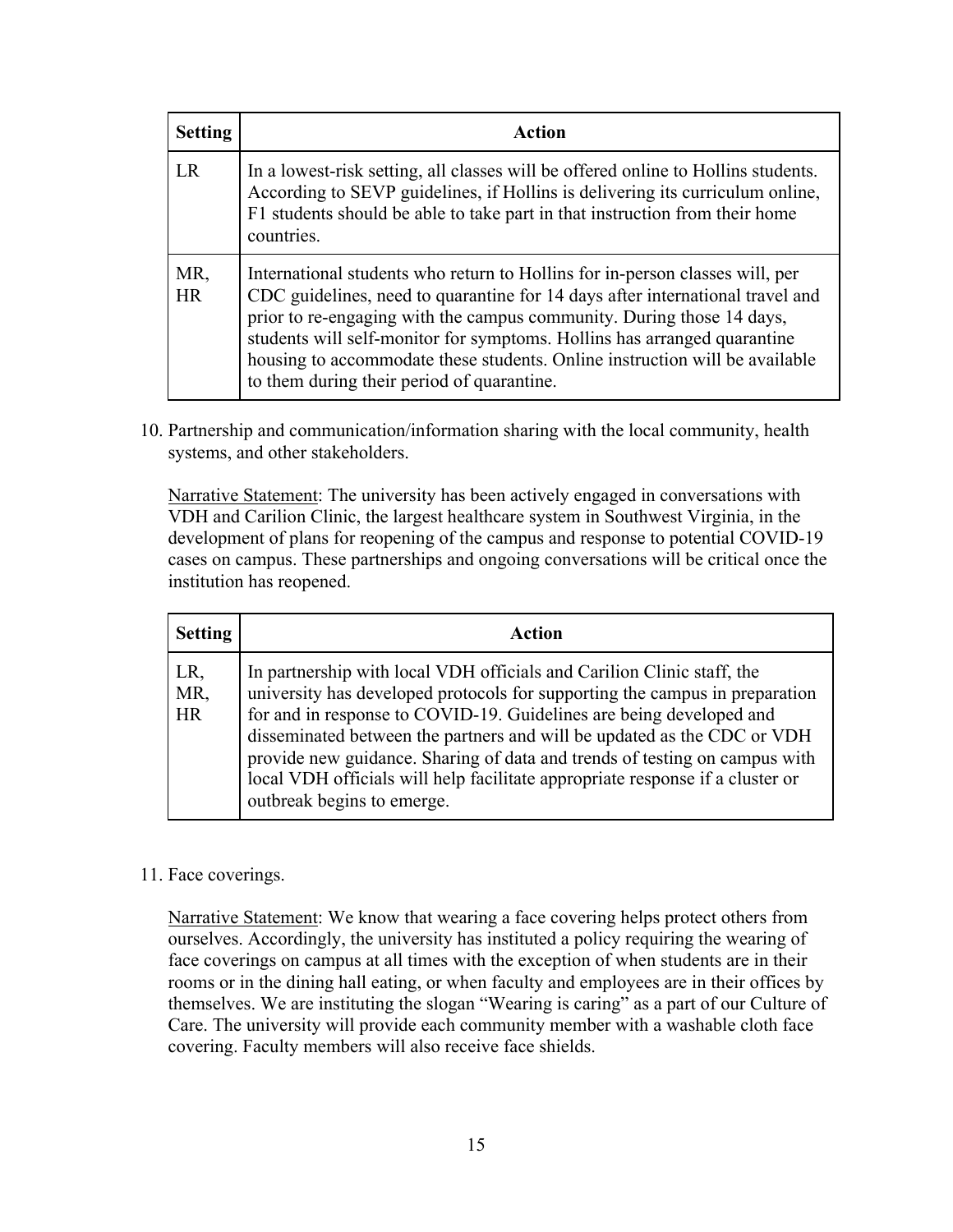*(a) Plans submitted by each institution should include information on how it intends to teach/reinforce use of face coverings among students, faculty, and staff.*

| <b>Setting</b>   | <b>Action</b>                                                                                                                                                                                                                                                                                                                                                                                                                                                                                                                                                                                                                                                                                                       |
|------------------|---------------------------------------------------------------------------------------------------------------------------------------------------------------------------------------------------------------------------------------------------------------------------------------------------------------------------------------------------------------------------------------------------------------------------------------------------------------------------------------------------------------------------------------------------------------------------------------------------------------------------------------------------------------------------------------------------------------------|
| <b>LR</b>        | Students: The institutional face-covering policy as well as information on the<br>appropriate type of face covering to wear and how to wear it properly will be<br>disseminated in both hard copy and electronic form to the limited number of<br>residential students who will remain on campus. Housing and Residence Life<br>staff will review the policy with those students remotely.                                                                                                                                                                                                                                                                                                                          |
|                  | Faculty: In a lowest-risk setting, faculty who opt to come to campus to teach<br>their remote classes or to do research will be instructed to wear face<br>coverings in any situation where they are not by themselves.                                                                                                                                                                                                                                                                                                                                                                                                                                                                                             |
|                  | Staff: In the lowest-risk setting only a limited number of employees will be<br>present on campus. Those individuals will be required to wear face coverings<br>according to university policy. The institutional policy as well as information<br>on the appropriate type of face covering to wear and how to wear it properly<br>will be disseminated in both hard copy and electronic form to all employees.<br>In addition, department directors and supervisors of on-campus employees<br>will review with them the policy and other guidance to make sure everyone<br>understands and is following procedure. Posters and flyers will be placed in<br>campus buildings to reinforce the policy.               |
| MR,<br><b>HR</b> | Students: The institutional face-covering policy as well as information on the<br>appropriate type of face covering and how to wear it will be disseminated in<br>both hard copy and electronic form to all students upon the reopening of<br>campus. Staff members in Student Affairs and Housing and Residence Life<br>will review the information with students at the beginning of the term and<br>will reinforce the policy throughout the semester. Posters and flyers will be<br>placed around campus including in residence halls to remind students when<br>they need to wear a face covering. Social media platforms targeted to students<br>will also be utilized to reinforce the face-covering policy. |
|                  | Faculty: In workshops with faculty over the summer and in the first faculty<br>meeting in the fall, the university policy regarding face coverings will be<br>reviewed with the faculty to ensure that everyone understands when they<br>must wear face coverings (any time they are in the presence of one or more<br>people – even with six feet of physical distancing in place).                                                                                                                                                                                                                                                                                                                                |
|                  | Staff: As mentioned above in the lowest-risk setting, the institutional face-<br>covering policy as well as information on the appropriate type of face<br>covering to wear and how to wear it properly, will be disseminated in both<br>hard copy and electronic form to all employees. Department directors and<br>supervisors will review the information with their employees upon the                                                                                                                                                                                                                                                                                                                          |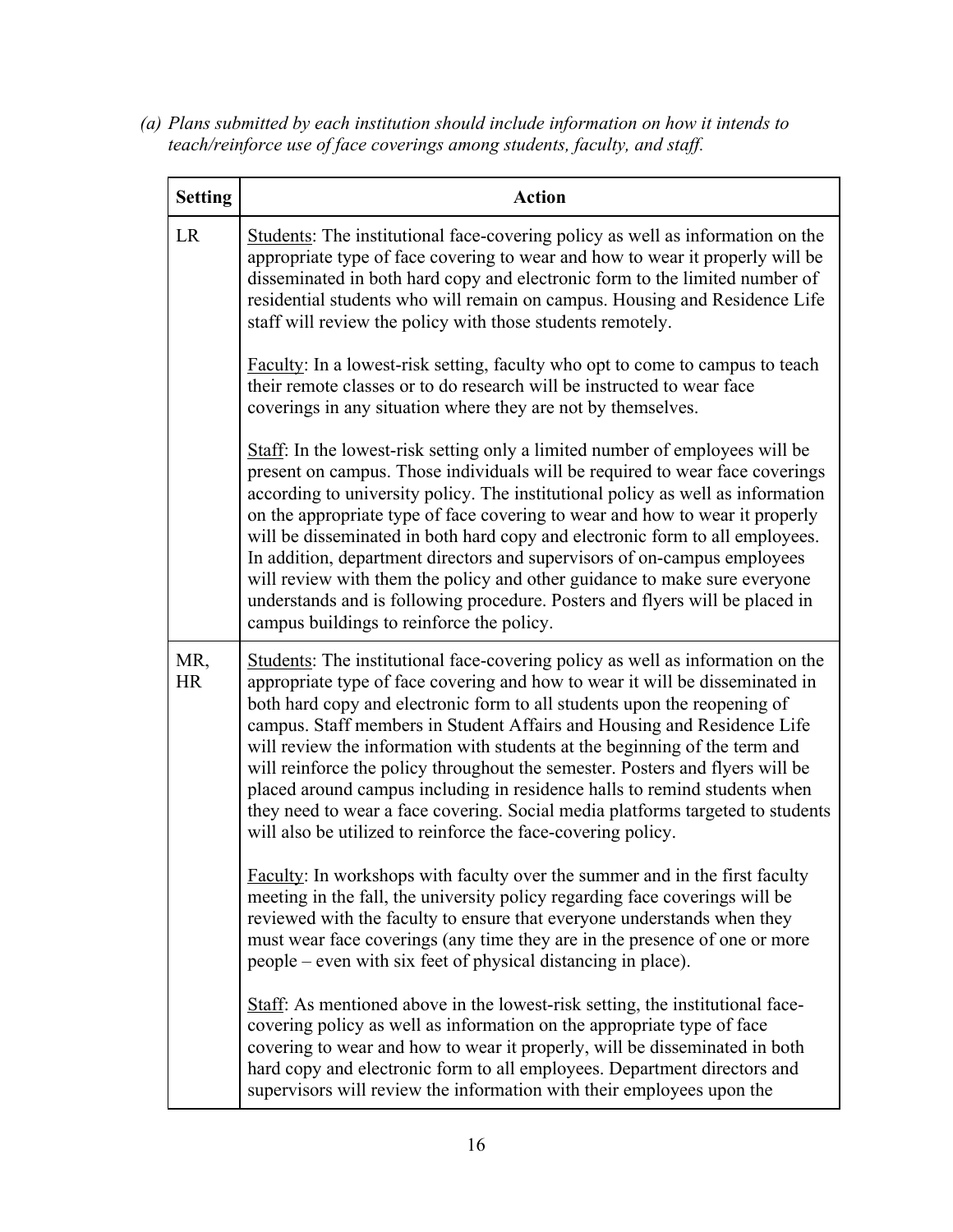| reopening of campus. Posters and flyers will be placed around campus to |  |
|-------------------------------------------------------------------------|--|
| remind all community members to wear a face covering.                   |  |

*(b) For faculty, cloth face coverings should be worn in times when at least six feet of physical distancing cannot be maintained. For example, an instructor standing in a classroom seven feet from students could teach without a face covering. During meetings or gatherings or in narrow hallways or other settings where physical distancing may not be easy to maintain, a face covering would be prudent to wear. Other considerations such as speaking loudly, singing, etc., should be considered and may require additional distance.*

| <b>Setting</b> | <b>Action</b>                                                                                                                                                                                                                                                                                                                                                      |
|----------------|--------------------------------------------------------------------------------------------------------------------------------------------------------------------------------------------------------------------------------------------------------------------------------------------------------------------------------------------------------------------|
| <b>LR</b>      | In a lowest-risk setting, Hollins will be delivering instruction online. As<br>students will not be on campus, the need for faculty to wear face coverings<br>while teaching will not be necessary.                                                                                                                                                                |
| MR.            | Faculty at Hollins will be expected to wear a face shield or face mask at all<br>times while teaching in-person (even if they are more than six feet away from<br>students). They will also wear face coverings in hallways where clustering is<br>more likely to occur and in meetings (although the majority of meetings will<br>be held virtually in the fall). |
| HR             | Hollins will continue to enforce its face-covering policy regardless of risk<br>level. In a highest-risk setting, we would implement the same protocols as for<br>a more-risk setting. In other words, faculty will need to wear a face covering<br>in any situation in which they find themselves in the company of one or more<br>people.                        |

*(c) Students should be encouraged to wear cloth face coverings in times when at least six feet of physical distance cannot be maintained.*

| <b>Setting</b>   | Action                                                                                                                                                                                                                                                                                                                                                                                                                                                                                                                     |
|------------------|----------------------------------------------------------------------------------------------------------------------------------------------------------------------------------------------------------------------------------------------------------------------------------------------------------------------------------------------------------------------------------------------------------------------------------------------------------------------------------------------------------------------------|
| LR               | In the lowest-risk setting, only a small number of residential students will be<br>present on campus. These students will have access to a limited number of<br>campus buildings (two, in addition to their room/apartment) and when inside<br>those buildings students will be required to wear face coverings when others<br>are present and in outdoor settings where physical distancing is difficult to<br>maintain. Students will not be required to wear a face covering while in their<br>own rooms or apartments. |
| MR,<br><b>HR</b> | In a more-risk or highest-risk setting, students will be required to wear face<br>coverings in university buildings, classrooms, and in outdoor settings where                                                                                                                                                                                                                                                                                                                                                             |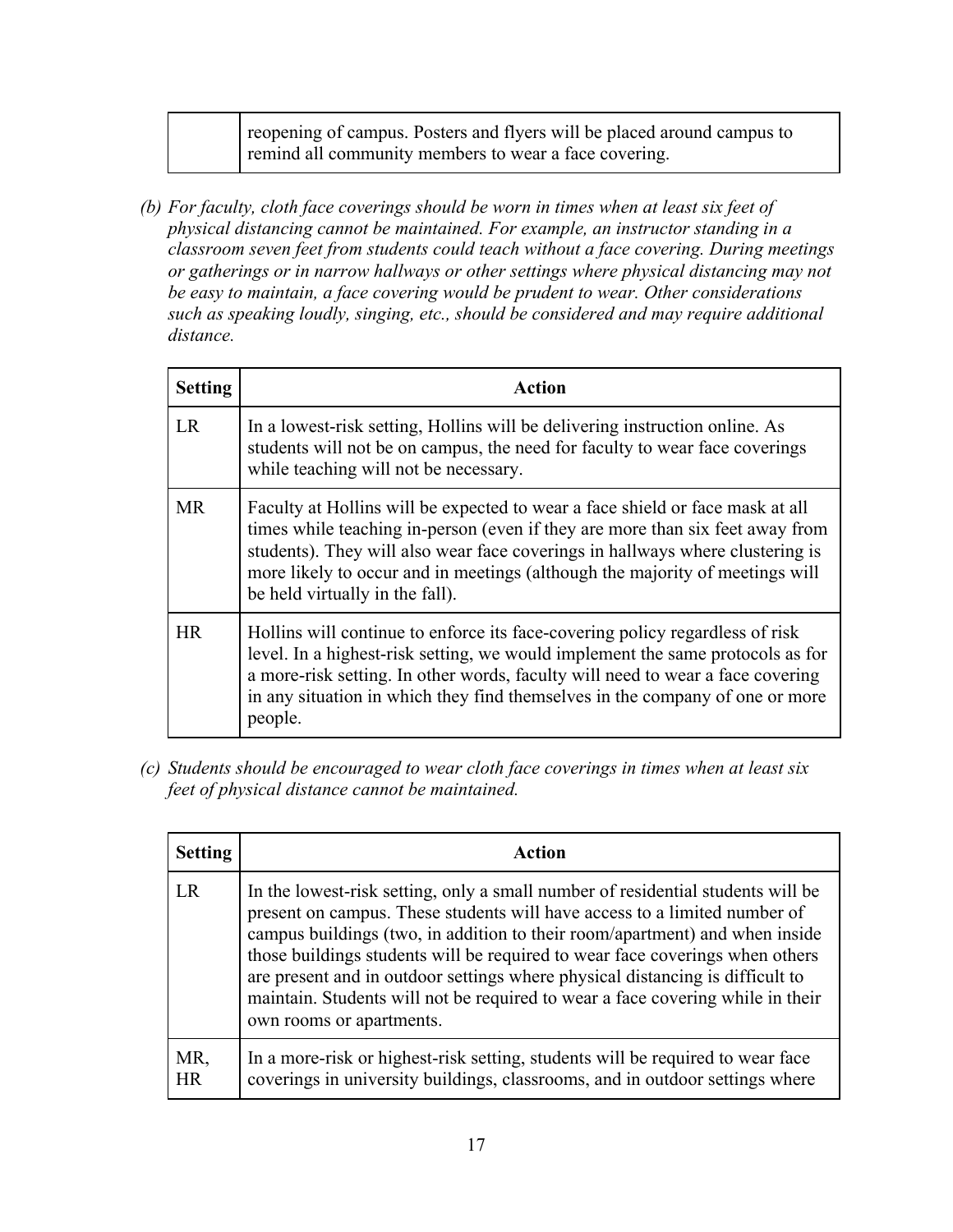physical distancing is difficult to maintain. Students will not be required to wear a face covering while in their own rooms or apartments, but face coverings should be worn in any common areas of residential buildings, including hallways, lounges, and stairwells.

*(d) Institutions should consider adopting relevant business-sector guidance for staff regarding the use of face coverings (e.g., fitness center, dining, student services, etc.).*  Face coverings should be worn in public facing areas and in office spaces where six feet *of physical distance cannot be maintained.*

| <b>Setting</b>   | Action                                                                                                                                                                                                                                                                                                                                                                                                                                                                                                                                                                                                                                                                                                                                                                                                                                                                                                                                                                                                                     |
|------------------|----------------------------------------------------------------------------------------------------------------------------------------------------------------------------------------------------------------------------------------------------------------------------------------------------------------------------------------------------------------------------------------------------------------------------------------------------------------------------------------------------------------------------------------------------------------------------------------------------------------------------------------------------------------------------------------------------------------------------------------------------------------------------------------------------------------------------------------------------------------------------------------------------------------------------------------------------------------------------------------------------------------------------|
| LR               | In the lowest-risk setting only a limited number of employees will be present<br>on campus, but those individuals will be required to wear face coverings in all<br>university buildings and in outdoor settings where physical distancing is<br>difficult to maintain.                                                                                                                                                                                                                                                                                                                                                                                                                                                                                                                                                                                                                                                                                                                                                    |
| MR,<br><b>HR</b> | In a more-risk or highest-risk setting, the university will require the wearing<br>of face coverings in university buildings, classrooms, or in common areas of<br>university residence halls such as hallways and stairwells. Any employees<br>who are public-facing (i.e., serving student patrons individually) must be<br>especially vigilant about wearing face coverings even if they are separated<br>from patrons by a plexiglass divider. The requirement for face coverings and<br>face shields for faculty in classrooms is noted above in 11(b). Employees<br>working alone in their individual enclosed offices do not need to wear a face<br>covering. Employees working in offices with open floor plans or without the<br>ability to limit access to their workspaces will need to wear a cloth face<br>covering when other individuals are present. The university requires<br>individuals to wear a face covering in outdoor settings where six feet of<br>physical distancing is difficult to maintain. |

12. Student Health Services (SHS).

Narrative Statement: Carilion Clinic, the largest healthcare system in Southwest Virginia, manages the university's Student Health and Counseling Center (SHCC). Our longstanding partnership with Carilion has provided the expertise necessary to support the health and well-being of our student population. Our students have access to the depth and breadth the Carilion Clinic system has to offer. Carilion has been and will continue to be invaluable as we prepare for and respond to COVID-19.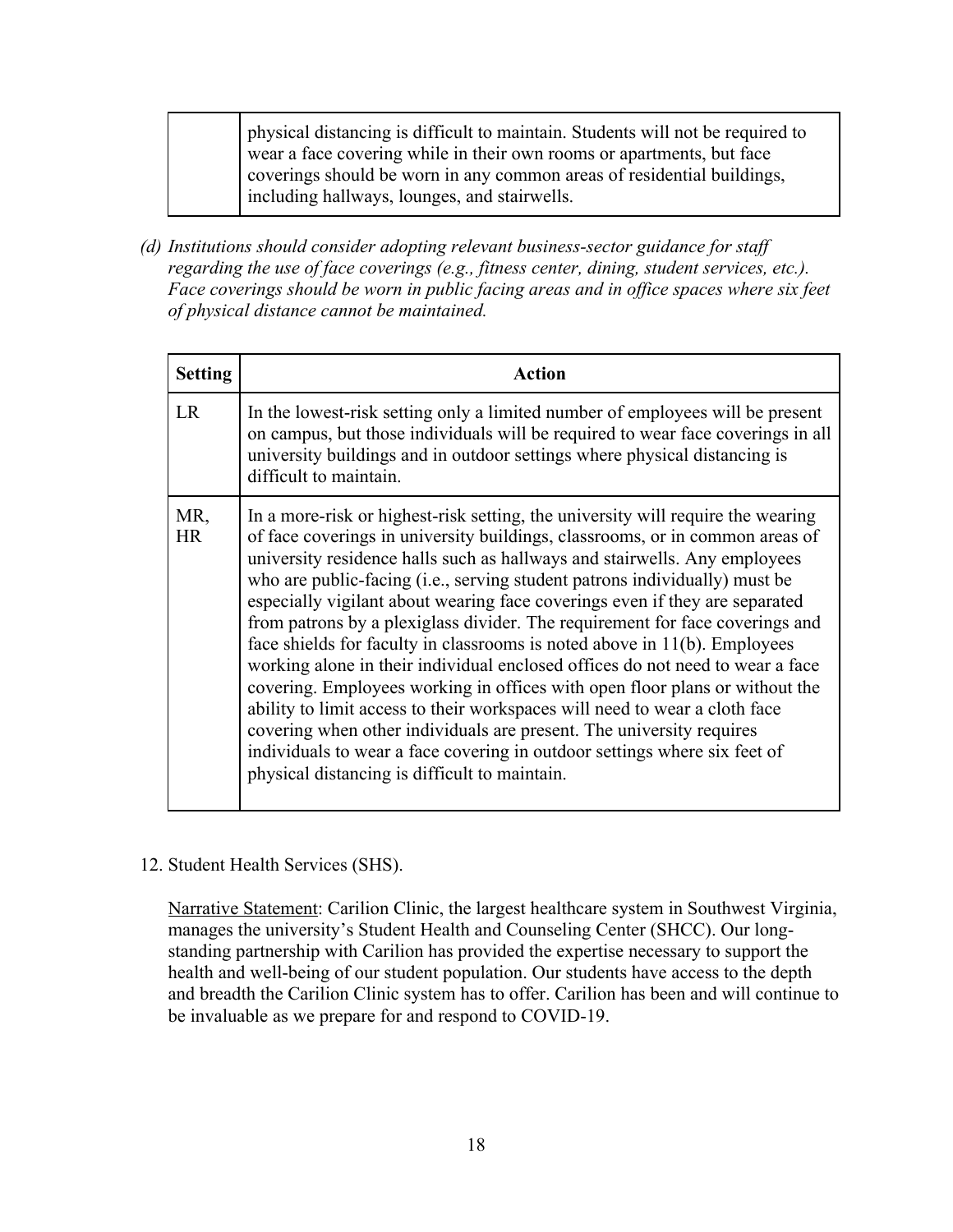*(a) Assurance of provision of medical-grade PPE for health services staff.*

| <b>Setting</b>   | Action                                                                                                                                                                                                   |
|------------------|----------------------------------------------------------------------------------------------------------------------------------------------------------------------------------------------------------|
| LR,<br>MR,<br>HR | Carilion Clinic is the outsourced provider for Hollins' Student Health and<br>Counseling Center (SHCC). As such, Carilion will provide medical-grade<br>PPE for the SHCC staff in all the risk settings. |

*(b) Maintenance of typical (non-COVID-19) health services.*

| <b>Setting</b>   | Action                                                                                                                                                                                                                                                                                          |
|------------------|-------------------------------------------------------------------------------------------------------------------------------------------------------------------------------------------------------------------------------------------------------------------------------------------------|
| LR,<br>MR,<br>HR | The Student Health and Counseling Center (SHCC) will remain open<br>regardless of the risk setting in which we find ourselves. If students are<br>allowed to return to campus, additional staff may be provided by Carilion<br>Clinic as needed. Telehealth will also be available to students. |

*(c) Mental health services.*

| <b>Setting</b>   | Action                                                                                                                                                                                                                                                                                                                                                                                                                                                                                        |
|------------------|-----------------------------------------------------------------------------------------------------------------------------------------------------------------------------------------------------------------------------------------------------------------------------------------------------------------------------------------------------------------------------------------------------------------------------------------------------------------------------------------------|
| LR,<br>MR,<br>HR | All mental health services will remain open regardless of the risk setting and<br>will be maintained by Carilion Clinic and the counseling services staff. If<br>needed, additional staff may be provided by Carilion Clinic. Telecounseling<br>will also be available to students. Additionally, the university offers all<br>students access to a Student Assistance Program (SAP). This third-party<br>provider offers a 24/7 service that students can access via phone from<br>anywhere. |

*(d) SHS facility considerations such as waiting areas, signage, environmental management/cleaning, IT considerations, etc.*

| <b>Setting</b>          | Action                                                                                                                                                                                                                                                                                                                                                                                                                                                                                                                                                       |
|-------------------------|--------------------------------------------------------------------------------------------------------------------------------------------------------------------------------------------------------------------------------------------------------------------------------------------------------------------------------------------------------------------------------------------------------------------------------------------------------------------------------------------------------------------------------------------------------------|
| LR,<br>MR,<br><b>HR</b> | Regardless of the risk setting, the Student Health and Counseling Center<br>(SHCC) will not be able to accept walk-in patients as it did during pre-<br>COVID-19 operations. Appointments must be scheduled by phone in<br>advance. SHCC's website and signage at the clinic's entrance will reflect this<br>change. SHCC will have disinfecting wipes on hand and will clean surfaces<br>throughout the day after in-person appointments. These cleaning measures<br>will be in addition to the daily cleaning services provided by our custodial<br>staff. |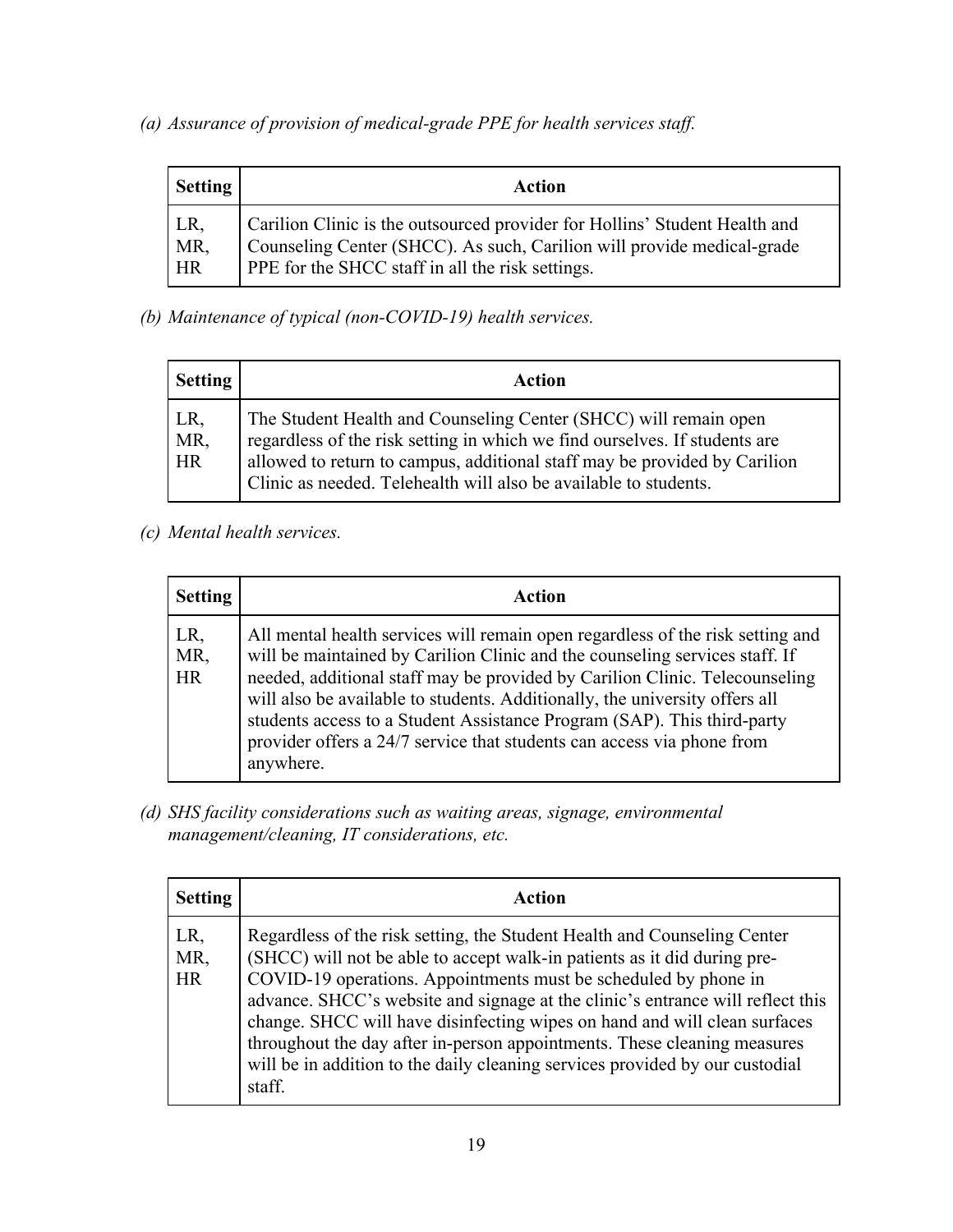*(e) SHS administrative/staff considerations such as PPE, employee health program protocols, education/training of staff, billing/charges, staff scheduling, etc.*

| <b>Setting</b>          | Action                                                                                                                                                                                                                                                                                                                                                                                                                                                                                                                                              |
|-------------------------|-----------------------------------------------------------------------------------------------------------------------------------------------------------------------------------------------------------------------------------------------------------------------------------------------------------------------------------------------------------------------------------------------------------------------------------------------------------------------------------------------------------------------------------------------------|
| LR,<br>MR,<br><b>HR</b> | All PPE worn in the Student Health and Counseling Center (SHCC) will be<br>supplied by Carilion Clinic. Education of SHCC staff will be provided by<br>Carilion Clinic and will include information about how to do billing, schedule<br>appointments, triage patients over the phone, inform patients how to enter the<br>clinic, etc. Carilion Clinic will also provide employee health protocols that<br>include self-monitoring for symptoms prior to arrival at work and how to<br>contact Carilion Clinic Employee Health with any questions. |

*(f) SHS patient care considerations such as online appointments, strategies to limit shared objects (e.g., pens, keypads), triage protocols, screening forms, patient screening procedures (e.g., for symptoms/temperature checks before entering the clinic).* 

| <b>Setting</b>          | Action                                                                                                                                                                                                                                                                                                                                                                                   |
|-------------------------|------------------------------------------------------------------------------------------------------------------------------------------------------------------------------------------------------------------------------------------------------------------------------------------------------------------------------------------------------------------------------------------|
| LR,<br>MR,<br><b>HR</b> | All visits to the Student Health and Counseling Center (SHCC) will be by<br>appointment only. The electronic health record system will be utilized to<br>minimize the sharing of items and the exchange of paper between SHCC staff<br>and students. Telephone triage protocols, which include screening questions,<br>will be performed by SHCC staff when making student appointments. |

13. Large events, including athletic events, and others such as ceremonies or performances.

Narrative Statement: Hollins will be following the guidelines issued by Governor Northam for the commonwealth of Virginia with regard to large gatherings. As Virginia enters into new phases (as outlined in the Forward Virginia Plan), Hollins will adjust its policies accordingly. Even with additional people being allowed to attend large gatherings, Hollins will still require physical distancing and the wearing of face coverings.

| <b>Setting</b> | Action                                                                                                                                                                                                                                                                                                                                                                                             |
|----------------|----------------------------------------------------------------------------------------------------------------------------------------------------------------------------------------------------------------------------------------------------------------------------------------------------------------------------------------------------------------------------------------------------|
| LR             | In a lowest-risk setting, no athletic events, ceremonies, or performances will<br>take place.                                                                                                                                                                                                                                                                                                      |
| MR,<br>HR      | For athletic events, ceremonies, and performances that are allowed to take<br>place in a more-risk or highest-risk setting, attendees must follow physical<br>distancing guidelines and wear face coverings at all times. At present,<br>according to Phase Three of the Forward Virginia Plan, "social gatherings<br>should be limited to 50% occupancy of the event space, if applicable, or 250 |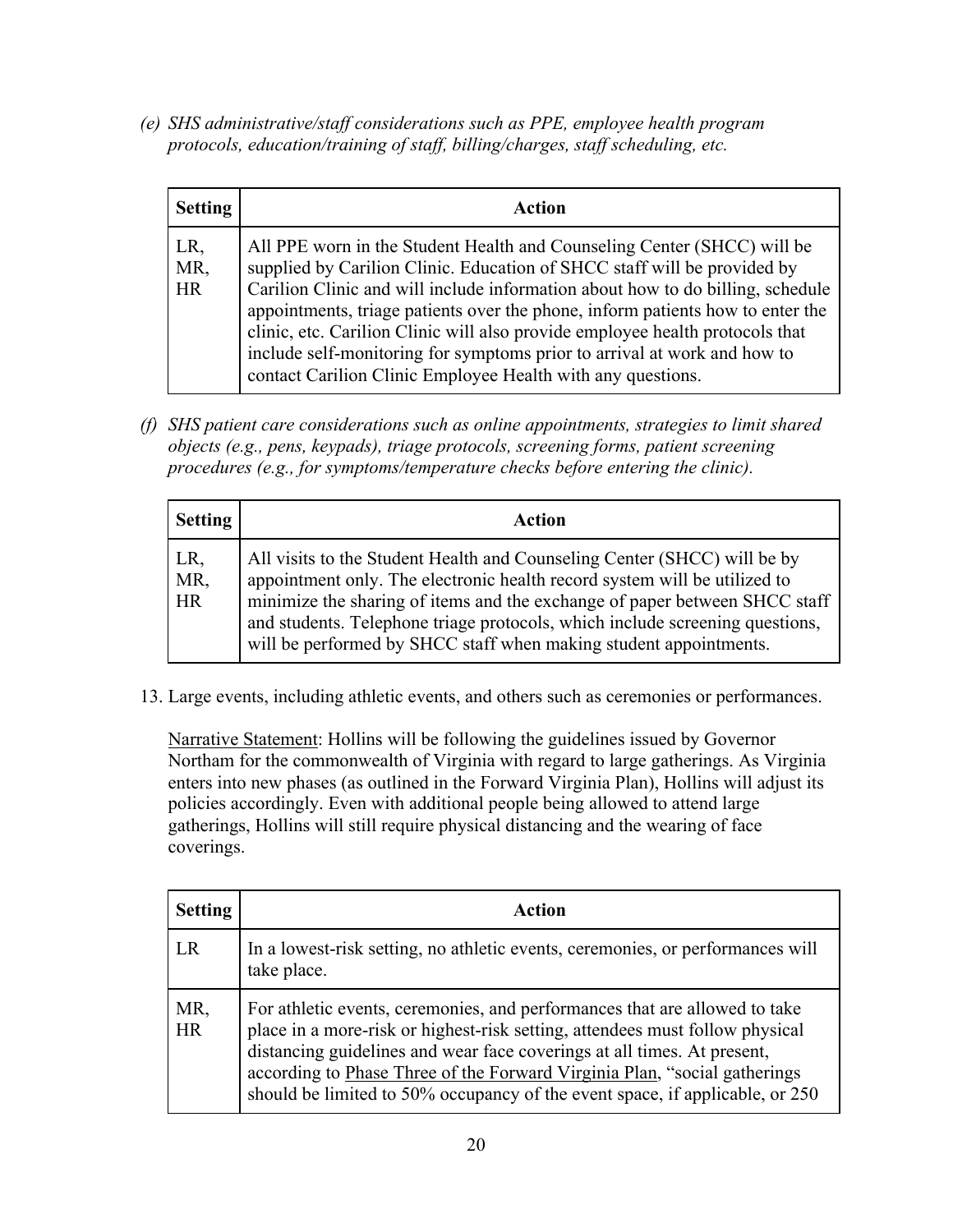participants, whichever is less." For any indoor events, clear physicaldistancing guidelines and capacity limits will be posted as well as signage indicating how to enter and exit the event space safely and in an orderly fashion that reduces clustering.

#### 14. Communications strategy.

Narrative Statement: The overall communications strategy for Hollins as it pertains to the university's approach to considerations and decisions regarding COVID-19 will remain similar regardless of which risk setting is at play on campus. We will approach communications from an "inside out" mindset, reaching out directly, first, to our traditional campus audiences of faculty, staff, and students, and then—when helpful and strategically beneficial—to the larger external audience of alumnae/i, parents, prospective families, and the larger public. We have created a microsite, Carefully Onward (hollins.edu/onward), that will serve as a primary communication channel for all updates and information regarding the university's approach, announcements, and adjusted policies and rules in response to this situation. We will also develop flyers and instructional signs in support of communicating expectations and guidance regarding entering and exiting buildings; standing at safe distances while in lines; and practicing good hygiene and self-care within a Culture of Care. Direct email updates to internal audiences will support key announcements, and direct email and social media channels will be used to communicate important details to the larger external community.

| <b>Setting</b>    | Action                                                                                                                                                                                                                                                                                                                                                                                                                                                                                 |
|-------------------|----------------------------------------------------------------------------------------------------------------------------------------------------------------------------------------------------------------------------------------------------------------------------------------------------------------------------------------------------------------------------------------------------------------------------------------------------------------------------------------|
| LR,<br>MR,<br>HR. | The Carefully Onward microsite serves as home base for all key information<br>and updates related to reopening and ongoing operations for fall term. This<br>microsite will include:                                                                                                                                                                                                                                                                                                   |
|                   | Reopening plans linked from the Carefully Onward homepage<br>• Collection of Hollins-branded print materials (i.e., posters, signage,<br>flyers) to be strategically located in buildings and around campus<br>• Direct email communication to students, faculty/staff, and others in<br>the extended community as necessary and helpful<br>• Social media communications when key updates to the microsite are<br>made<br>A COVID-19 FAQ page that is updated frequently<br>$\bullet$ |

## 15. Orientation and education/training, including anti-stigma training.

Narrative Statement: In keeping with our mission, the university community pledges to approach the challenges of this fall with a renewed focus on mutual accountability and collective responsibility within a Culture of Care for one another. This will be our overarching priority as we approach the education and training of our students, faculty,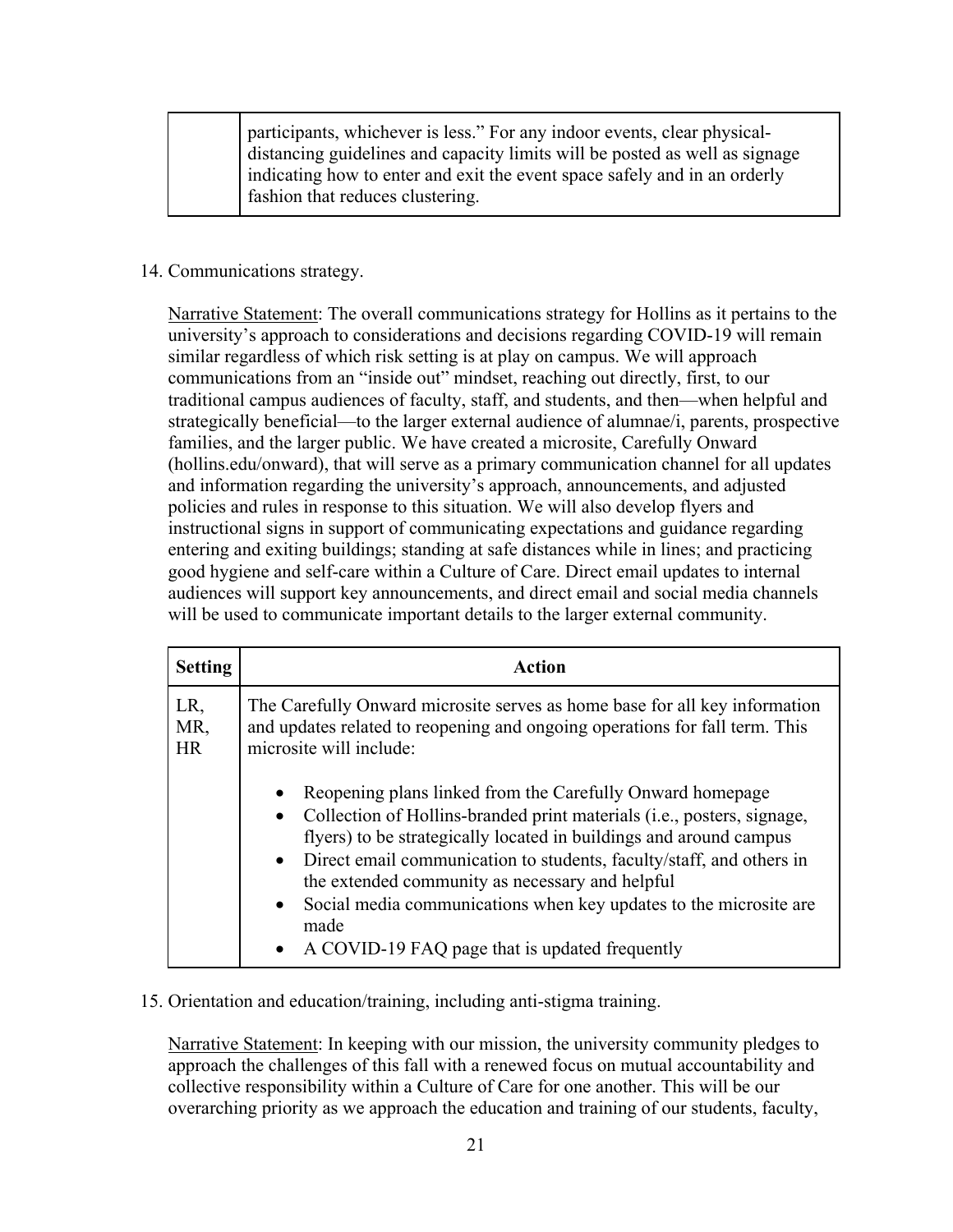and staff in preparation for the reopening of campus. The Culture of Care is merely an explicit articulation of the ideals we have long valued: dwelling in community; caring for one another; exercising integrity. In order to live these ideals, one of the key components of the education of our campus community members will be anti-stigma training.

| <b>Setting</b>          | <b>Action</b>                                                                                                                                                                                                                                                                                                                                                                                                                                                                              |
|-------------------------|--------------------------------------------------------------------------------------------------------------------------------------------------------------------------------------------------------------------------------------------------------------------------------------------------------------------------------------------------------------------------------------------------------------------------------------------------------------------------------------------|
| LR,<br>MR,<br><b>HR</b> | As noted throughout this document, Hollins University plans to provide<br>education and training for students, faculty, and staff about new policies and<br>guidance to support the health and well-being of the campus community and<br>mitigate the spread of COVID-19.                                                                                                                                                                                                                  |
|                         | A specific component of the education that will take place is anti-stigma<br>training. Stigma is discriminatory, can undermine the social cohesion of a<br>community, and can create an environment where the virus is more likely to<br>spread. Our training will be based on "A guide to prevent and address social<br>stigma" developed by WHO, UNICEF, and IFRC. The three areas of focus<br>will be: (1) Words Matter; (2) Do Your Part; and, (3) Communication Tips<br>and Messages. |
|                         | Students or employees who test positive for COVID-19 will be embraced by<br>our Culture of Care. Everyone will be instructed on how to be supportive and<br>helpful to individuals who have to quarantine or isolate. Anti-stigma training<br>will also include guidelines on respecting and supporting employees and<br>students who are at higher risk for serious illness from COVID-19 and who<br>may need to work or learn remotely during this public health crisis.                 |

## **Section B: Monitoring Health Conditions to Detect Infection**

1. Daily health screening questions and/or other health monitoring approaches that can be used to monitor health of the campus population.

Narrative Statement: As part of our commitment to a Culture of Care, and based on guidance from the CDC, all employees and students must review a Daily Self-check Monitoring Checklist before heading to work or going to class to determine whether they are experiencing any COVID-19 symptoms. Individuals who answer "yes" to any of the checklist items must follow the instructions at the bottom of the checklist. The university will provide faculty, staff, and students with a personal thermometer to facilitate their daily checks.

2. Campus level syndromic (disease) surveillance using electronic health record data or other disease surveillance methods as feasible.

Narrative Statement: Local and regional VDH epidemiologists will facilitate any campuslevel syndromic surveillance. Please refer to our VDH partners listed in A2 above.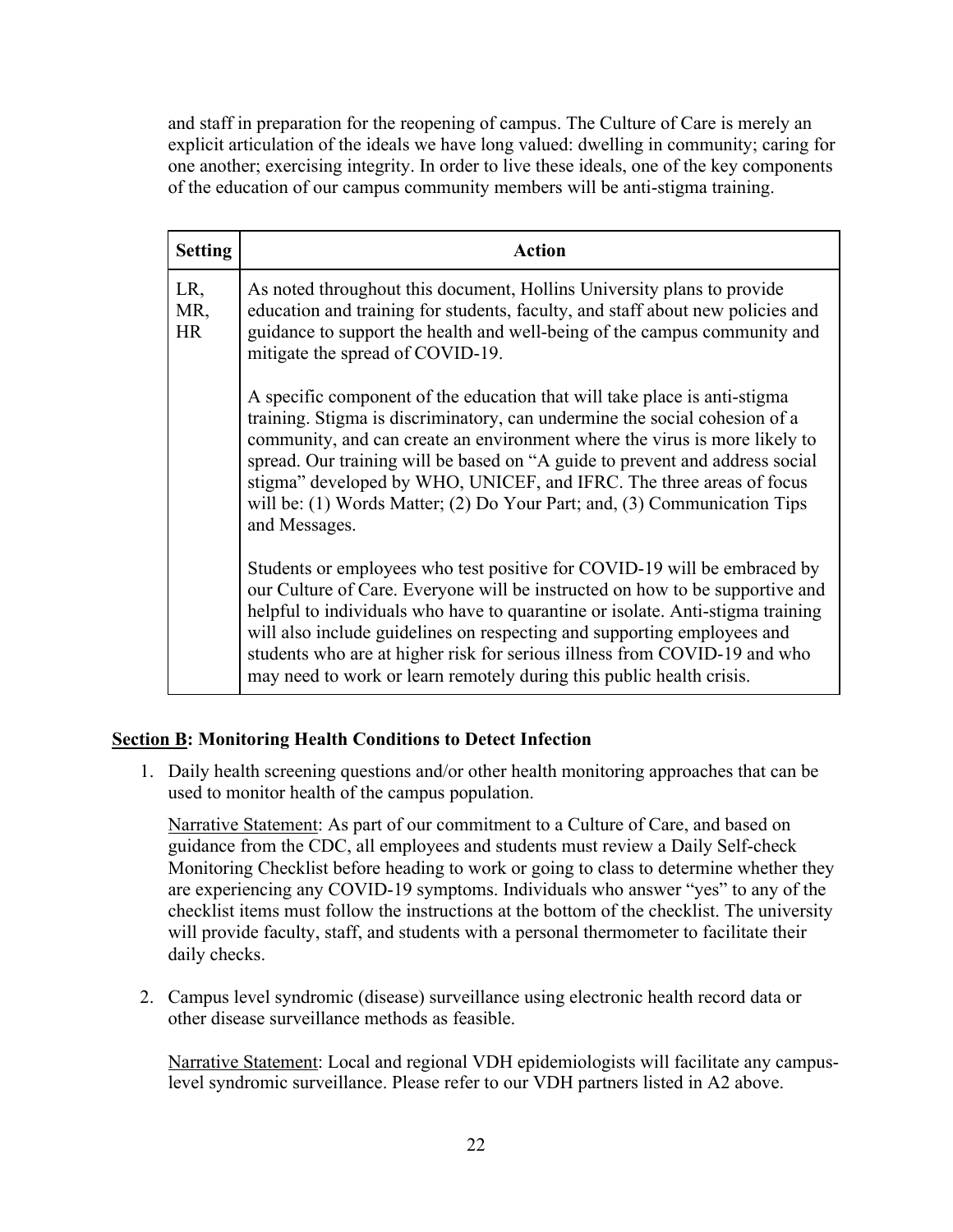3. Establishment of a testing strategy. Testing strategies should consider testing for all students, faculty, or staff with symptoms and access to testing for close contacts of cases as recommended by public health. Institutions may consult with their local health department, local health systems, and other relevant partners.

Narrative Statement: The institution has worked closely with Carilion Clinic, the Alleghany Health District epidemiologist, and the regional VDH epidemiologist as we developed a testing strategy. The testing strategy allows the institution to be responsive to an individual in the campus community who becomes symptomatic, is being tested for COVID-19, has COVID-19, and/or has been exposed to someone who is being tested for or has COVID-19. A key tool for detection of the disease is the implementation of a required Daily Self-check Monitoring Checklist for all students and employees.

A symptomatic student who visits the Student Health and Counseling Center (SHCC), which is run by Carilion Clinic, will be tested for COVID-19 at the center and placed in quarantine in the Williamson Road Apartments if they are a residential student, or in their off-campus residence if they are a commuter student. SHCC will monitor the student's health while they are in quarantine. If a test result is positive, the Alleghany Health District of the VDH will work with SHCC to facilitate contact tracing and testing of any close contacts. VDH will inform the students and/or employees who, based on contact tracing and testing, will need to go into quarantine or isolation. Residential students will be placed in the Williamson Road Apartments and commuter students or employees will be required to quarantine or isolate in their off-campus residences. A student may choose not to use SHCC for their testing. However, once we are notified of symptomatic or tracing testing we will require the student to quarantine or isolate.

If an employee becomes symptomatic (based on a positive response to any of the symptoms outlined on the checklist) they will be required to stay home and will be encouraged to contact their personal healthcare provider for further guidance, including advice on COVID-19 testing. If we are notified of a positive COVID-19 test, VDH will work with Hollins on contact tracing and testing. Contact tracing testing will be performed by Carilion Clinic at the SHCC. VDH will notify students and/or employees who, based on contact tracing and testing, will need to go into quarantine or isolation. Residential students will be placed in the Williamson Road Apartments and commuter students or employees will be required to quarantine or isolate in their off-campus residences.

VDH will follow their Contact Tracing as a Partnership between VDH and Institutions of Higher Education Guidance when supporting Hollins in this effort.

#### **Section C: Containment to Prevent Spread of the Disease When Detected**

1. Partnership with VDH for contact tracing.

Narrative Statement: Throughout this planning process, Hollins University and Carilion Clinic (the Student Health and Counseling Center provider) have been in regular contact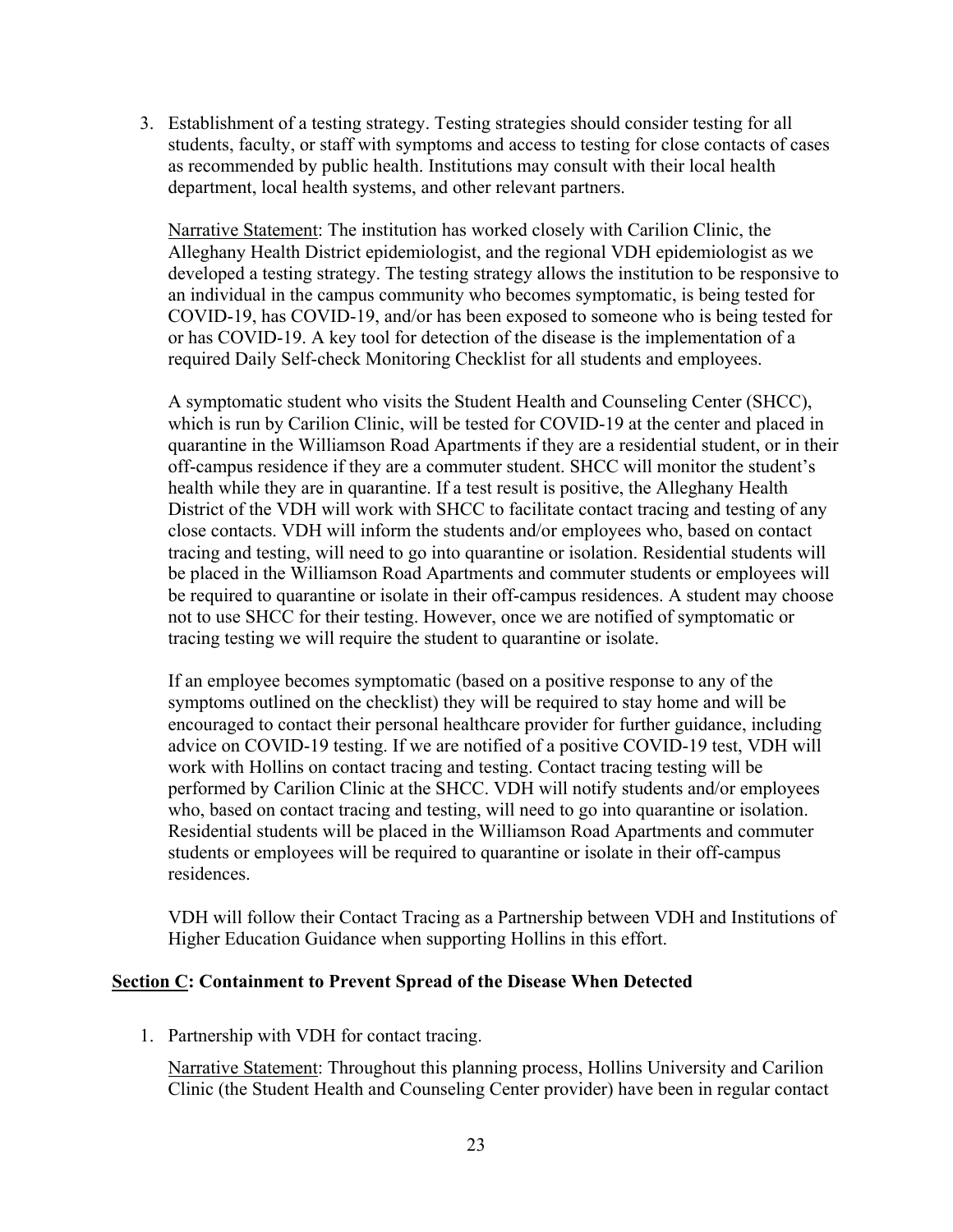with public health officials in the Roanoke City/Alleghany Health Districts of VDH and the Regional VDH office. Our contact in the local VDH office is J. Hope White, MPH, District Epidemiologist, Roanoke City/Alleghany Health Districts.

The university and Carilion Clinic will continue to work closely with public health officials at VDH as we prepare for and respond to COVID-19 on our campus. When VDH receives confirmation of positive COVID-19 tests on campus, they will manage contact tracing and testing. Carilion Clinic will perform the tests on behalf of VDH. VDH will take the lead to manage HIPAA and FERPA requirements.

2. Quarantining and isolating (provision of housing, basic needs, medical case management).

Narrative Statement: Hollins University owns an apartment complex across from the main campus along Williamson Road. These apartments will be used for isolation and quarantining of residential students. For students who are in isolation or quarantine, medical-case management will be provided by the Student Health and Counseling Center (SHCC) and meals will be delivered to the students.

Residential students identified for quarantine and isolation will be temporarily moved to the Williamson Road Apartments. Medical-case management will be provided by the Student Health and Counseling Center (SHCC) and meals will be delivered three times a day and left outside of the apartments. The apartments have WiFi and network access and Hollins' Campus Security Department has a 24/7 switchboard for students to call if needed. While in quarantine or isolation, students will be able to complete their academic course work remotely.

3. Campus outbreak management.

Narrative Statement: The university has been and continues to be in conversations with representatives from VDH and Carilion Clinic. If there is an outbreak, VDH will take the lead and provide direction as to how Hollins should proceed. Based on recommendations by VDH, options may include closing the campus and moving to 100% remote learning, or quarantining/isolating certain residential buildings or members of a specific class. VDH will determine the best course of action based on the type and magnitude of the outbreak. The same procedures will apply to all risk settings.

4. Partnership with local health systems to assure care for symptomatic individuals as needed (e.g., a local health system representative could serve on the COVID-19 team).

Narrative Summary: As mentioned previously in this plan, the university's Student Health and Counseling Center (SHCC), which provides health and counseling services to our student body, is contracted through Carilion Clinic, the largest healthcare system in Southwest Virginia. The SHCC, as part of Carilion, will work to assure care for symptomatic students as needed regardless of the risk setting in which we are operating.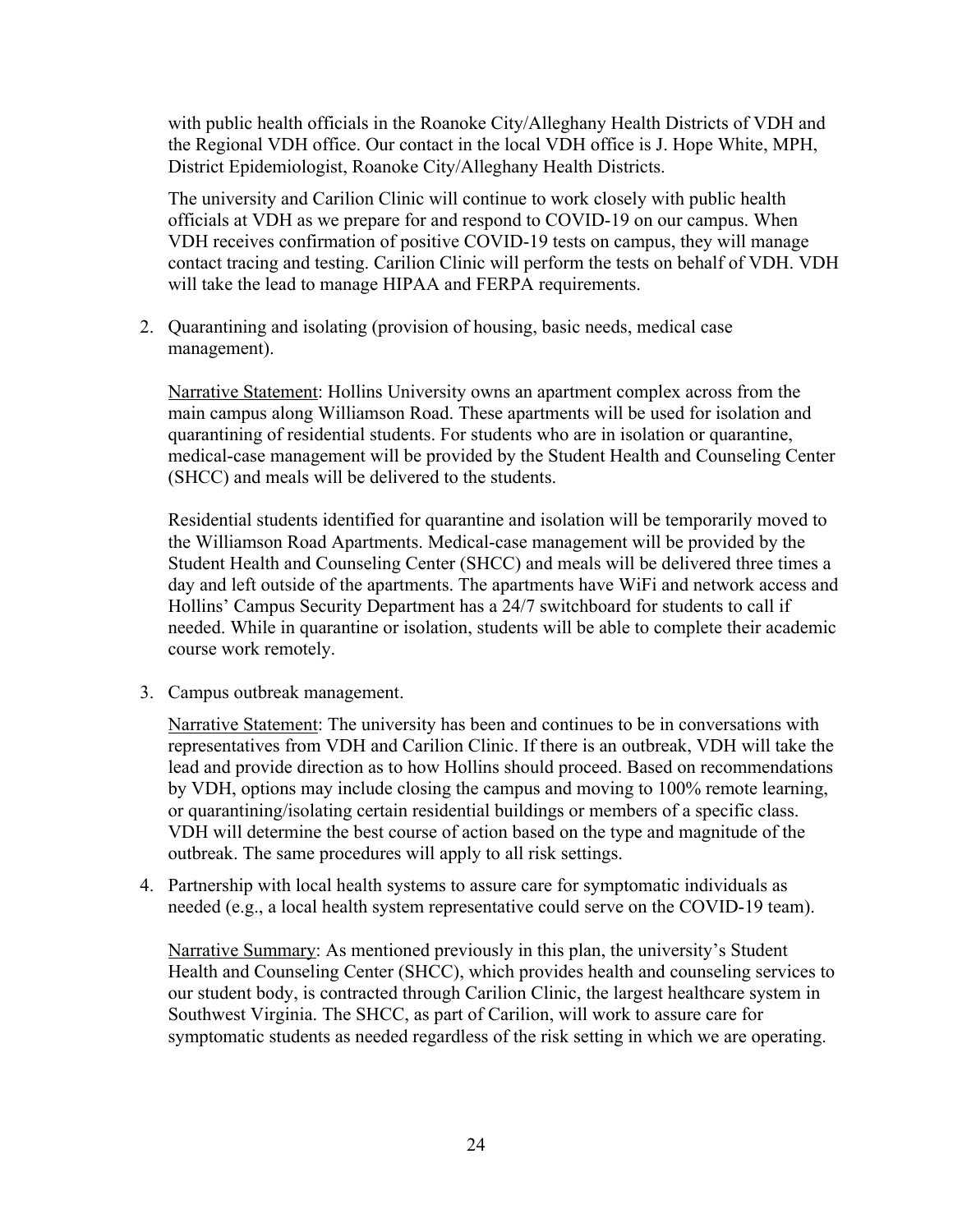#### **Section D: Shutdown Considerations If Necessitated by Severe Conditions and/or Public Health Guidance**

1. Plans regarding the criteria and process for campus dismissals or shutdowns. Decisions regarding dismissals and shutdowns should be made in consultation with local and state public health officials.

Narrative Statement: The university has worked with local VDH officials and Carilion Clinic staff as we have developed our plans for reopening campus. The university will also be engaged with these same public health officials and healthcare providers if positive cases are confirmed on our campus and VDH begins contact tracing and testing. These established partnerships will be critical if conditions become severe and the university has to make a decision to continue operations, temporarily suspend operations, or move toward a dismissal or shutdown. VDH will provide critical insight into the data trends and guidance on the conditions on campus and in the region and how those factors impact our ability to support our campus community.

Regardless of the risk setting we are in, the university will work directly with VDH officials and Carilion Clinic staff in reviewing and evaluating key criteria and data that would influence a decision for a campus dismissal or shutdown. The criteria for consideration will include: the number of confirmed cases on campus; the percentage of students and employees tested; the percentage of students and employees who have tested positive for COVID-19; the level of contact tracing undertaken; the number of hospitalizations of students and employees; the quarantine and isolation capacity on campus; the capacity of essential services on campus (Student Health and Counseling Center, Dining Services, Facilities, Housing and Residence Life) to support severe conditions; the impact of confirmed cases on delivery of academic instruction (faculty and student absences); the timing of severe conditions as it relates to the academic calendar; the current conditions in the Roanoke Valley and the region; the surge capacity in the local healthcare system; and the impact of a campus outbreak on the community surrounding the campus.

2. Nature of reduced campus activity in the event of severe conditions/public health direction or guidance.

Narrative Statement: If conditions or public health guidance necessitate a shutdown, the university has developed a plan related to academic program delivery, closure of residence halls, essential services, and curtailment of other campus operations.

In the lowest-risk setting the institution will already be in a state of modified campus operations and instruction will be delivered virtually. Only a limited number of students will be living in student apartments with access to two buildings on campus: Moody Student Center and Botetourt Hall, which houses Campus Security and the Mail Room. The majority of employees will already be working remotely. Essential employees required to be on campus will have limited responsibilities for the cleaning and disinfecting of critical spaces, making meals, or protecting the campus, and will be required to wear appropriate PPE.